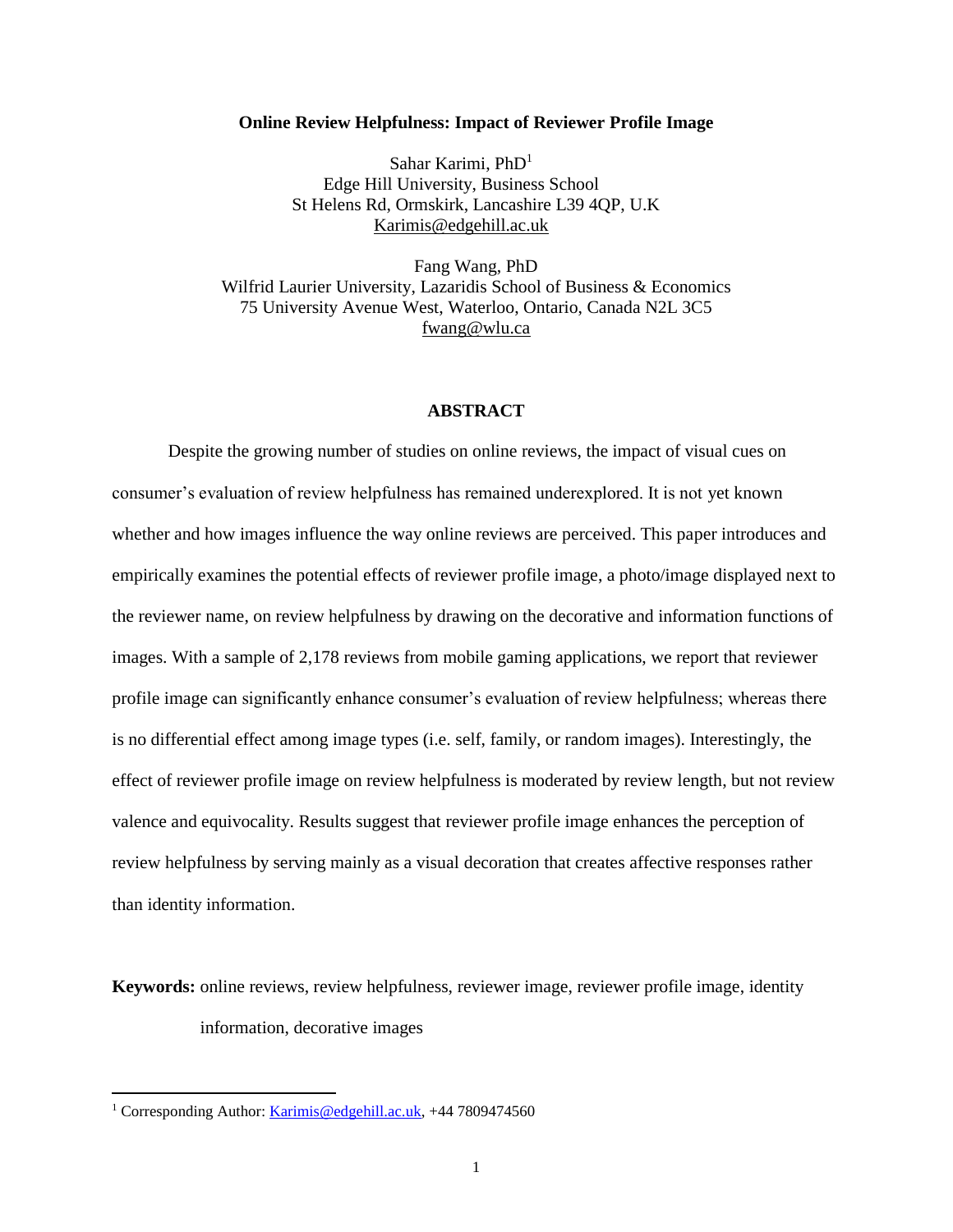#### **Online Review Helpfulness: Impact of Reviewer Profile Image**

# **1. Introduction**

Consumers' dependence on the opinions of others when making purchase decisions [29, 65] has led to proliferation of online review platforms. Online reviews have turned into a valuable information source that affects consumer choices. Their influence on consumer purchase intention [39], product choice [22], and sales [6, 8, 11, 13, 61, 65] has been well documented in the literature. However, online reviews are not equal in their value to consumers. Consumers look for reviews that can assist them in their decision making. Whether a review contributes to product evaluation and purchase decision, in other words its utility or diagnosticity, is commonly measured by the review "helpfulness" [14, 24, 31, 34, 37, 42, 63]. Consumers are more receptive to and influenced by reviews that are perceived to be more helpful [66]. Websites that identify and indicate helpful reviews achieve higher consumer attention and stickiness [63]. Businesses search for practices that facilitate generation of helpful reviews on their e-commerce or review site in order to enhance its value to users [28]. Therefore, understanding attributes and indicators of helpful reviews and promoting such reviews are essential.

Existing research has identified several review and reviewer attributes that influence review helpfulness [23, 28, 37, 40, 63]. Common review attributes examined include review length, rating valence, and review equivocality/extremity [3, 16, 34, 37, 43]. Reviewer attributes studied in the literature include reviewer innovativeness [37], reviewer identity disclosure [16, 43], reviewer expertise and reputation [43]. While the IS literature has long recognized the importance of images in online environment [9, 10], studies of online review helpfulness have largely overlooked the role of reviewer profile images. No research has systematically examined the impact of this potentially influential visual component.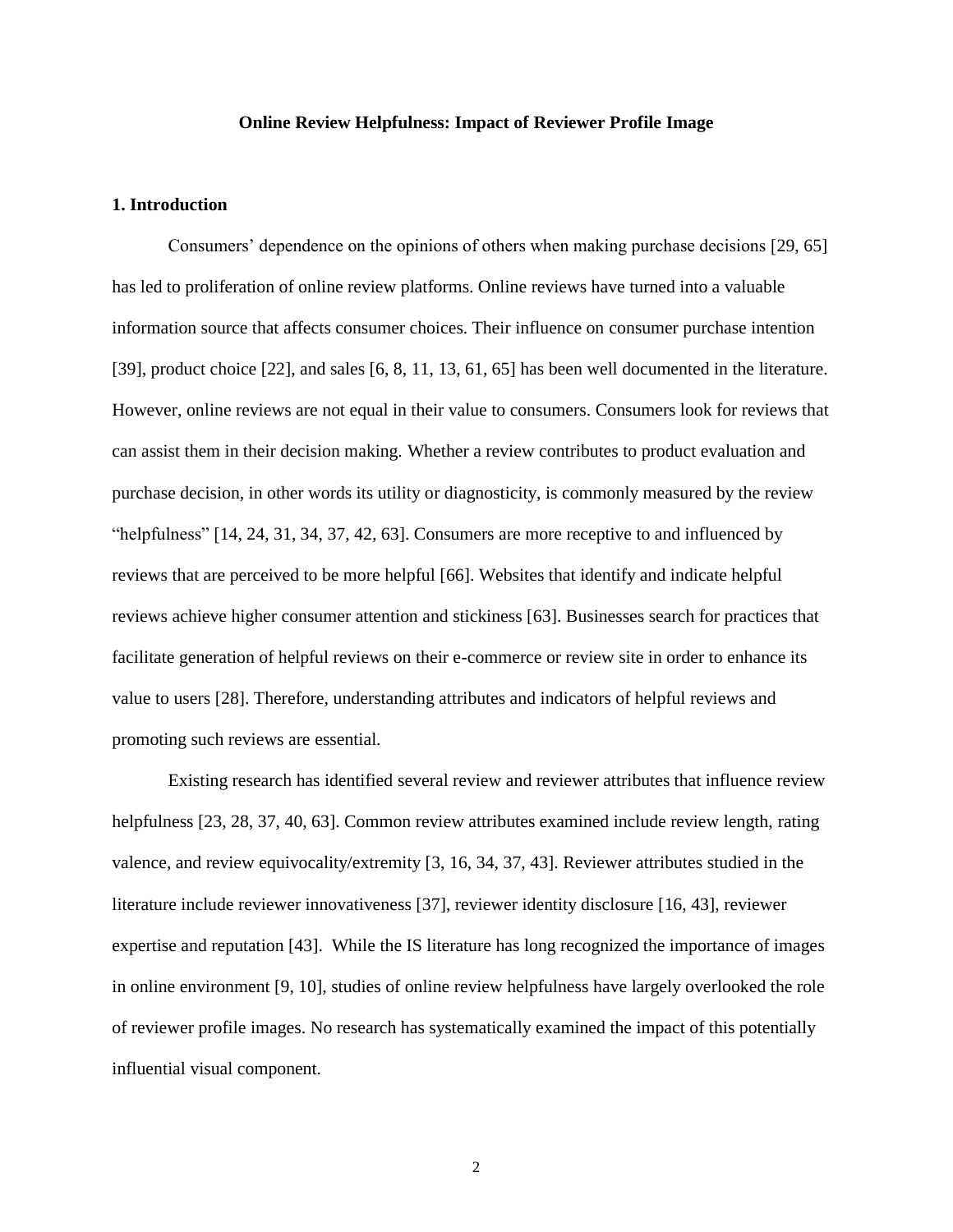Reviewer profile image is a photo displayed next to the user name on review platforms. With its effect unproven, there are diverse practices in displaying the reviewer profile image. Some websites, such as amazon.com, do not display reviewer profile images. A number of websites, such as Google Play, allow users to upload an image of their choice if they wish so, and show a standard profile image when users do not provide a personal one. Others, such as tripadvisor.com not only allow users to upload their own images, but also force into place a randomly selected image when users do not upload any. Despite the efforts invested in facilitating increase of helpful reviews [28], there is no evidence that suggests one practice is more advantageous over the others. The impact of reviewer profile image on online review helpfulness has remained largely underexplored [28].

This study takes the literature forward by examining whether and how reviewer profile images influence consumer perception of review helpfulness. It considers two functions for reviewer profile image that affect perceived review helpfulness, using visual appeal and source identity disclosure concepts. As an important, and in most cases the only visual component embedded in online reviews, reviewer profile image has a visual appeal that adds to the value of review content by drawing readers' attention and creating affective responses [10, 50, 51]. Thus, availability of a reviewer profile image may enhance the perceived helpfulness of a review. This effect pertains to all types of images. In addition, a specific type of image, reviewer self-image (their real photo) provides identity information about them that can further increase review helpfulness [16, 43]. For example, two studies [16, 43] consider reviewer self-image as a part of identity information that is revealed to readers. However, the overall impact of reviewer profile image and its multifaceted functions affecting review helpfulness have not been systematically examined. The narrow focus on one type of images (self-image) as reviewer identity information, has limited our understanding of the impact of reviewer profile image. Reviewer profile images serve other functions beyond revealing identity information. Additionally, a large portion of images uploaded by users is not self-images. By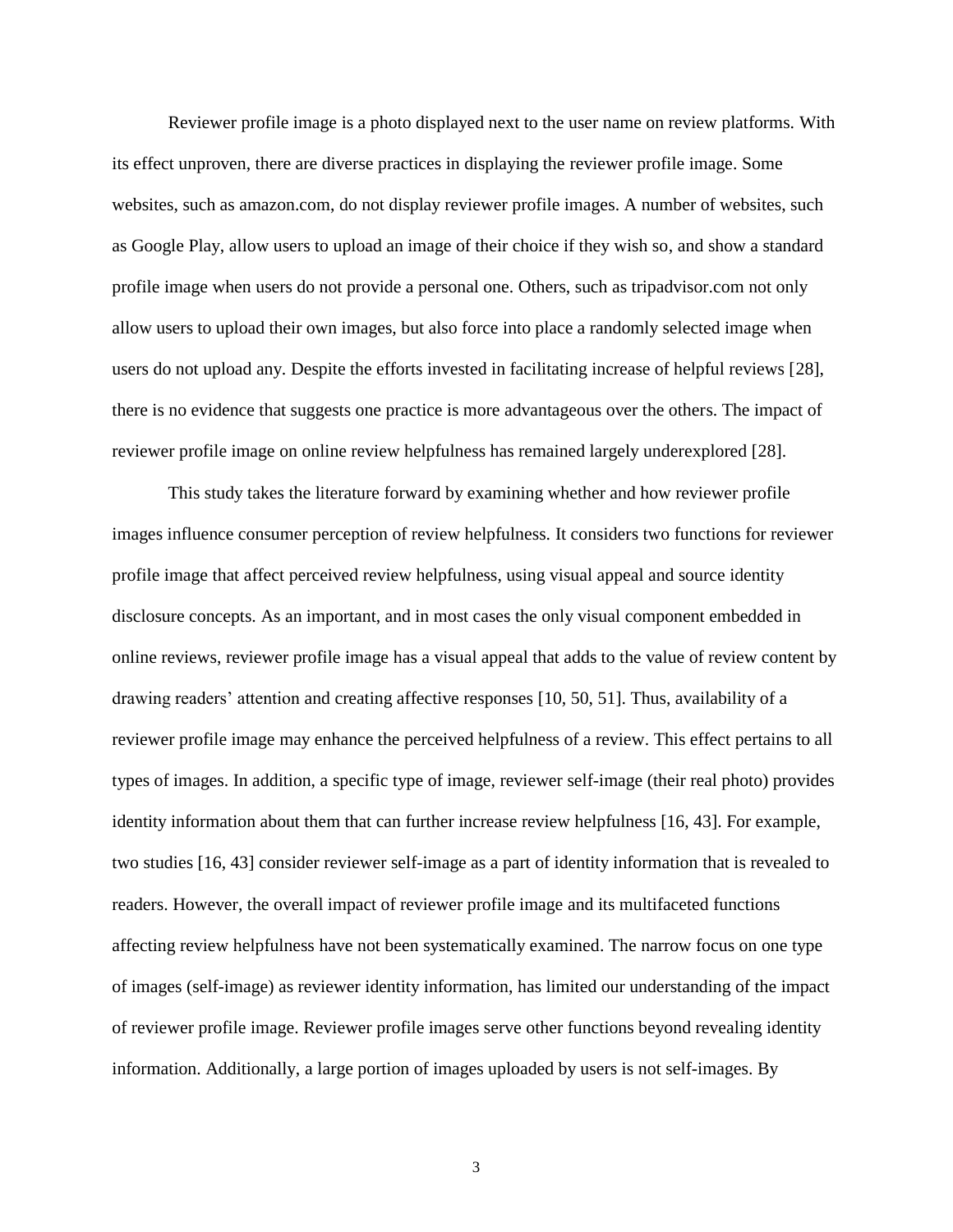considering both decorative and information functions of reviewer profile image, we examine its impact in a boarder context and explore the difference among various types of images.

A sample of 2,178 online reviews from nine gaming apps is collected. The effect of reviewer profile image on review helpfulness is explored along with previously established review attributes (i.e. review length, rating valence, and equivocality). This research adds to the empirical studies on review helpfulness [14] and offers several distinct contributions. We introduce and validate a new attribute, reviewer profile image, as an important determinant of review helpfulness. We show that the effect of reviewer profile image is moderated by review length, but not review valence and equivocality. Drawing on information systems, marketing and individual learning literatures, we conceptualize two main functions for reviewer profile image (i.e. information function and decorative function) in order to explain the nature of its impact on review helpfulness. Contradictory to extant research that considers self-image as a reviewer identity information, our results suggest that reviewer profile image enhances the perception of review helpfulness mainly through its decorative function. In light of our results, review sites that do not allow users to upload an image could re-consider and re-design their features to enhance user experience.

This study also diverges from previous research by using a different data source, Google Play. Earlier studies are predominantly based on reviews published on amazon.com. Mobile gaming applications are a fast growing market with estimated value above US\$50 billion in 2013 [19]. We draw the attention towards this important market as it is highly influenced by online reviews and electronic word-of-mouth (e-WOM). In addition, using a different data source is essential to validate and generalize previous findings on review attributes such as review depth, valence and equivocality.

The structure of the paper is as follows. Section 2 discusses the literature on online review helpfulness, introduces two functions of reviewer profile image and presents our research framework. Section 3 explains the research method and sampling strategy. It is followed by data analysis in section 4, which presents the results of hypothesis testing and discusses the findings. It is followed by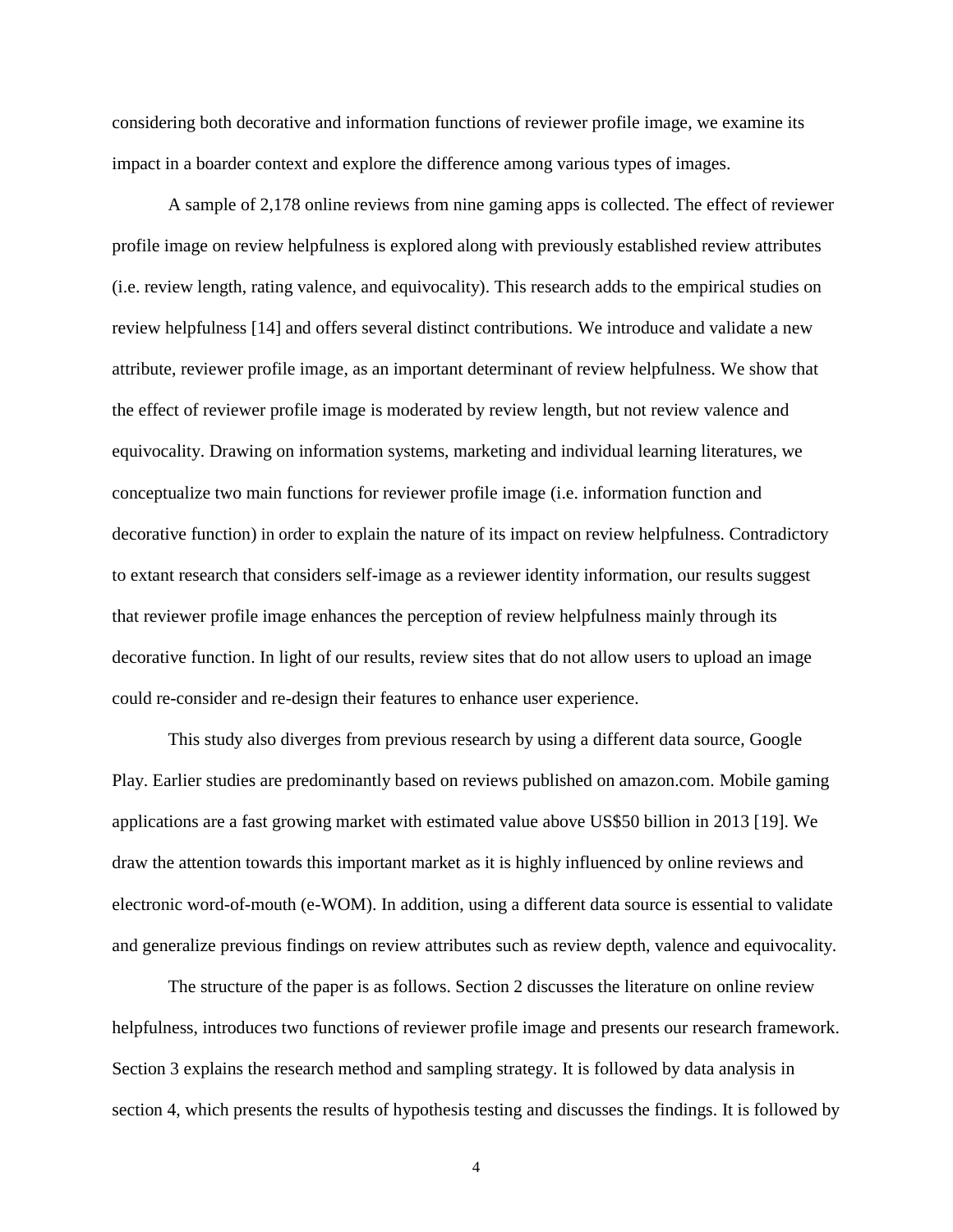a conclusion, theoretical and managerial implications, and discussion of limitations and further research in section 5.

#### **2. Theoretical framework**

Review helpfulness defines the perceived value of a review to its readers and measures consumer's evaluation of a review [34]. It illustrates the degree to which a review contributes to a purchase decision by determining the level of its adoption by potential customers [5, 43]. An increasing number of studies have explored factors that influence online review helpfulness. These factors include a relatively standard set of review attributes, such as review length, rating valence and review equivocality/extremity, and a diverse range of reviewer attributes, such as reviewer identity disclosure, reviewer expertise and reputation, reviewer innovativeness, reviewer online attractiveness and impact. Table 1 summarizes the key empirical studies and shows a comparison between them and this research.

#### [Insert Table 1 Here]

The WOM and information adoption literature emphasizes the importance of both message and message source characteristics in evaluation of message helpfulness [7, 33]. Similarly understanding the impact of both review (message) and reviewer (message source) attributes on the perception of review helpfulness is crucial. Consumers are influenced by both types of attributes when deciding which reviews to consider and which to reject [28]. While considering both, this research focuses mainly on a reviewer attribute; more specifically, it examines the effect of reviewer profile image on review helpfulness.

In an online review platform, a reviewer profile image may be displayed next to the review content. Presence of a reviewer profile image may have a profound impact on consumers' interpretation and comprehension of review content, thus influencing their perception of review helpfulness. For example, images can draw readers' attention and create affective responses [10, 30,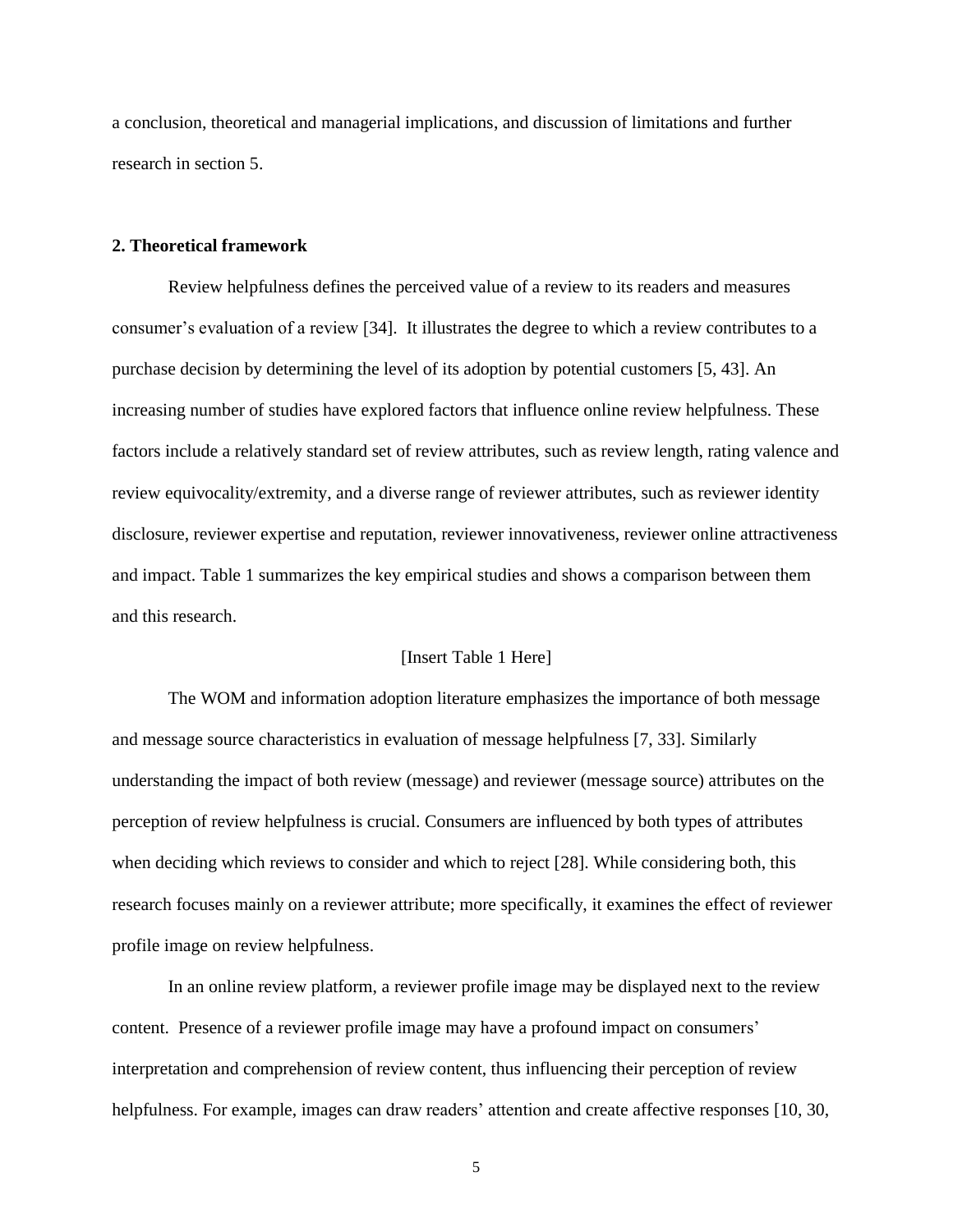50, 51]. A particular type of reviewer profile image, self-image, also provides reviewer identity information [16]. The way that reviewer profile images influence readers and different functions that these visual components serve when presented next to the review text have not been previously explored. This research examines the effect of reviewer profile image and image type on review helpfulness. The potential interaction between review attributes and reviewer profile image is also examined. Figure 1 presents our research framework.

## [Insert Figure 1 Here]

#### *2.1. Reviewer profile image as a reviewer attribute*

It is long known that combining texts and images has a positive impact on readers' comprehension of the content [30]. When an image is presented besides the text, readers integrate pictorial and textual information by distributing their attention between them [44]. It is therefore important to understand how images and textual information affect and interact with each other [55].

Psychology and individual learning literature suggests that images serve two main functions when accompanied with a text: providing information (i.e. the information function) and generating affective responses through aesthetic appeal (i.e. the decorative function) [30, 53]. Applying this concept to the online review context, we consider the potential effect of reviewer profile image from two perspectives: 1) its decorative function that may attract readers' attention and create emotional and affective interests towards certain reviews, and 2) its information function that can provide reviewer identity information. The first function applies to all types of images and the second is associated with the presence of reviewer self-images.

# *2.1.1. The decorative function of reviewer profile image*

Reviewers' images are the main visual elements embedded within the text-intensive review platforms. While being irrelevant to the content of the review, the reviewer profile image can create aesthetic appeal and a general impression in readers [55]. This is referred to as the decorative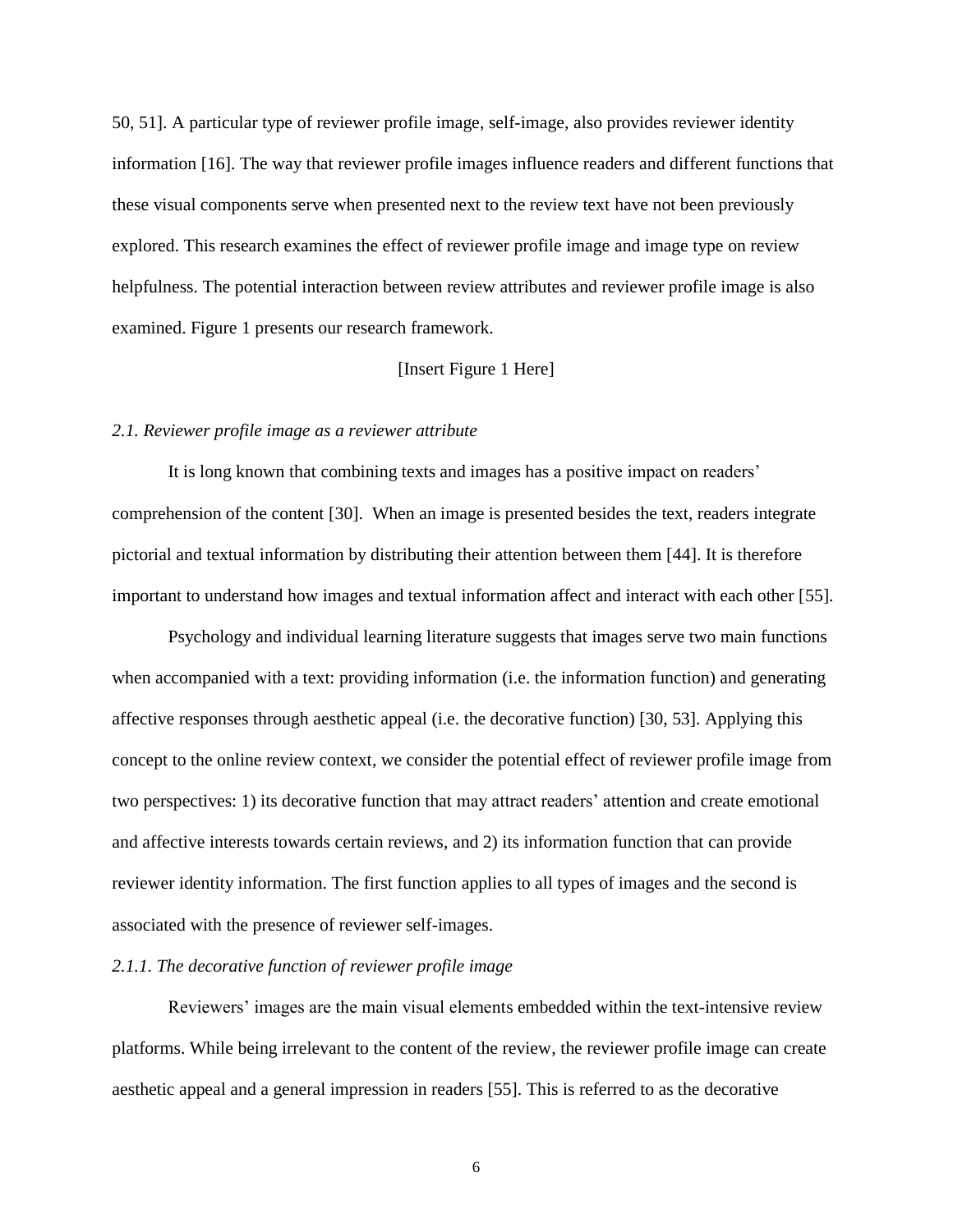function of an image when images are barely aesthetically appealing. The decorative function of reviewer profile image may affect readers by drawing their attention and creating emotional and affective interests towards certain reviews [48, 30].

When an image is displayed in a textual environment, readers tend to glimpse at the image before reading the content [55, 56]. Research on visual information seeking suggests that images direct the attention to certain places and change the perception of what is worth looking at [51, 57]. One's attention is not equally directed to different sections of the environment, but it is affected by the salience of sections. Salience can be generated through contrast with local surrounding and using visual features such as colors [36] and images. In the text-intensive online review environment, the presence of reviewer profile image can add to the salience of a review, drawing readers' attention and signaling what is important to read.

In addition to directing reader's attention, decorative images influence readers by creating emotional and affective responses in them. Affective responses in readers can influence their perception of review helpfulness by enhancing ease of reading and comprehension of review content [30] and signaling social presence of the reviewer [9, 18]. Presence of a decorative image can generate a better mood, alertness and calmness in readers [30]. Higher alertness and calmness can affect cognitive processing and reaction to the content. Therefore, images embedded in a message can enhance communication of its content to readers [50, 52]. For example, marketing research has found that images in an advertising message add to its aesthetic value and arouse affective responses in consumers that improves the communication capabilities of the message [46, 50]. Research on web design also reports that decorative images can improve websites' aesthetics and create emotional responses in users, resulting in a higher level of trust, [9] increased joy [10, 17] and alteration of information processing behaviour [50]. Studies of learning environment indicate that the decorative images reduce the perceived difficulty of learning materials [30]. Similarly, a reviewer profile image,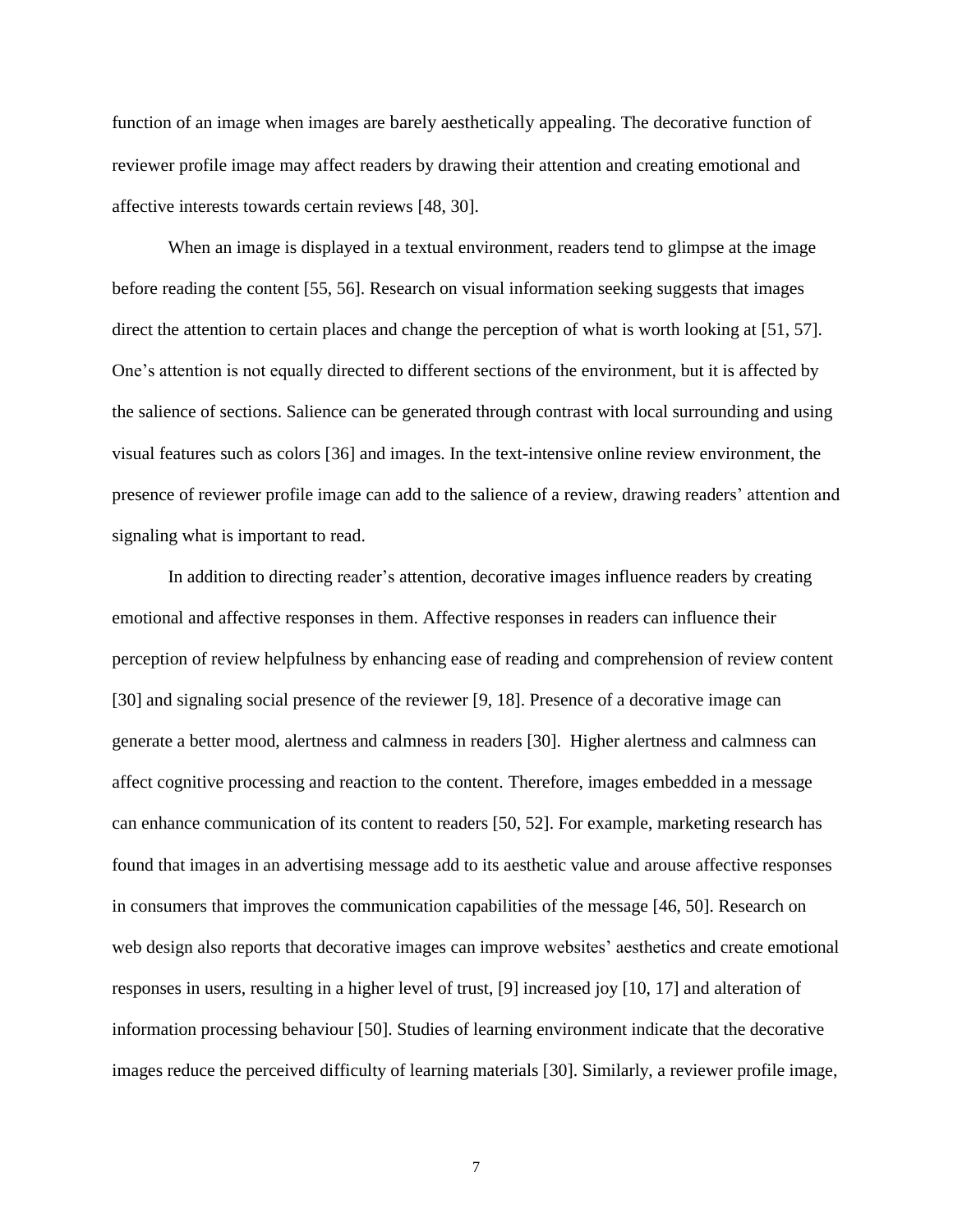as a decorative image, offers aesthetic value to the plain review text. The additional aesthetic value and its emotional outcomes can enhance communication and comprehension of review content, hence higher perceived helpfulness.

Moreover, presence of an image next to a text leads to affective responses in readers by signaling the social presence of reviewer to viewers. Social presence refers to the extent to which a medium allows users to experience others as being psychologically present [18]. Based on this theory, richness of the media creates psychological connection with users through implying a feeling or sense of warmth, sociability and human contact [9, 60, 64]. Images in the online environment convey a higher level of social presence compared to text [9, 18] and create interpersonal attraction among unacquainted online community members [59]. This psychological connection created through images reduces the criticality of users when evaluating the communicated message and affects their perception of the message content [10]. It also contributes to the way people relate to the experience of others [12, 20] and find their judgement relevant. Therefore, display of a reviewer profile image can enhance the feeling of social presence and psychological connection with the reviewer compared with a reviewer without an image. This leads to higher perceived credibility and helpfulness of review content.

# *2.1.2. The information function of reviewer profile image*

The information function of an image suggests that images can contain useful information. Images are information in symbolic form [50] and are processed along with the text [30, 55]. In the absence of verbal cues in online environment, message receivers use all pieces of information available to them to create an understanding of the message [54, 59]. Reviewer profile image can provide additional information along with the review content. Among various types of images, reviewer self-image provides identity information [16, 43].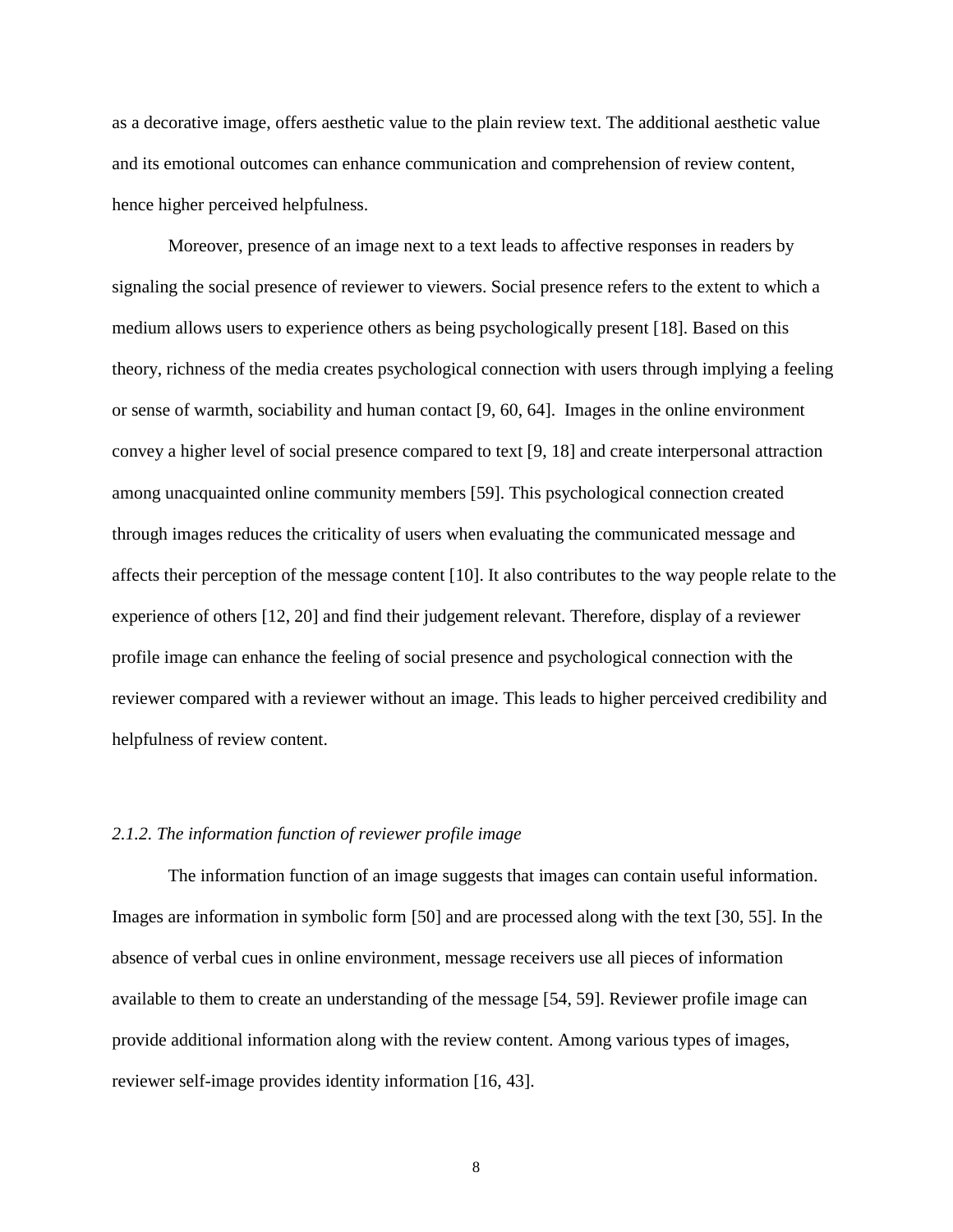Display of a personal image (self-image) next to the review text can provide additional information to the overall review content by revealing the identity of the reviewer [43]. The IS literature suggests that communication of identity information between individuals could enhance efficient information acquisition and relationship building [32]. In the online environment where information source is often unknown, disclosure of information source identity can increase information credibility [16], reduce customer uncertainty [54], and create bond and social attraction among members [45]. It can significantly influence the degree of information contribution in an online community [32]. Therefore, as an identity information, reviewer self-image may positively influence the perception of review helpfulness.

Several studies have examined the influence of reviewer identity disclosure on the perception of online review helpfulness, reaching inconsistent conclusions. Some [16] found that disclosure of reviewer identity can increase review credibility and therefore review helpfulness, while others [1, 43] did not find a significant impact. Among these studies, two [16, 43] considered availability of reviewer's real photo as a component of reviewer identity information.

Reviewers can upload any chosen image, however, disclosure of reviewer identity only applies to self-image. In other words, all images have a decorative function, while reviewer selfimage provides additional information function. This implies a differential effect between reviewer self-image and other types of image. As a result, reviewer self-image may have a stronger effect on review helpfulness compared with other types of images. We test the following:

**H1(a).** Availability of reviewer profile image has a positive effect on review helpfulness.

**H1(b).** The effect of reviewer profile image on review helpfulness is differential across various types of images. Compared with other types, reviewer self-image has a stronger effect on review helpfulness.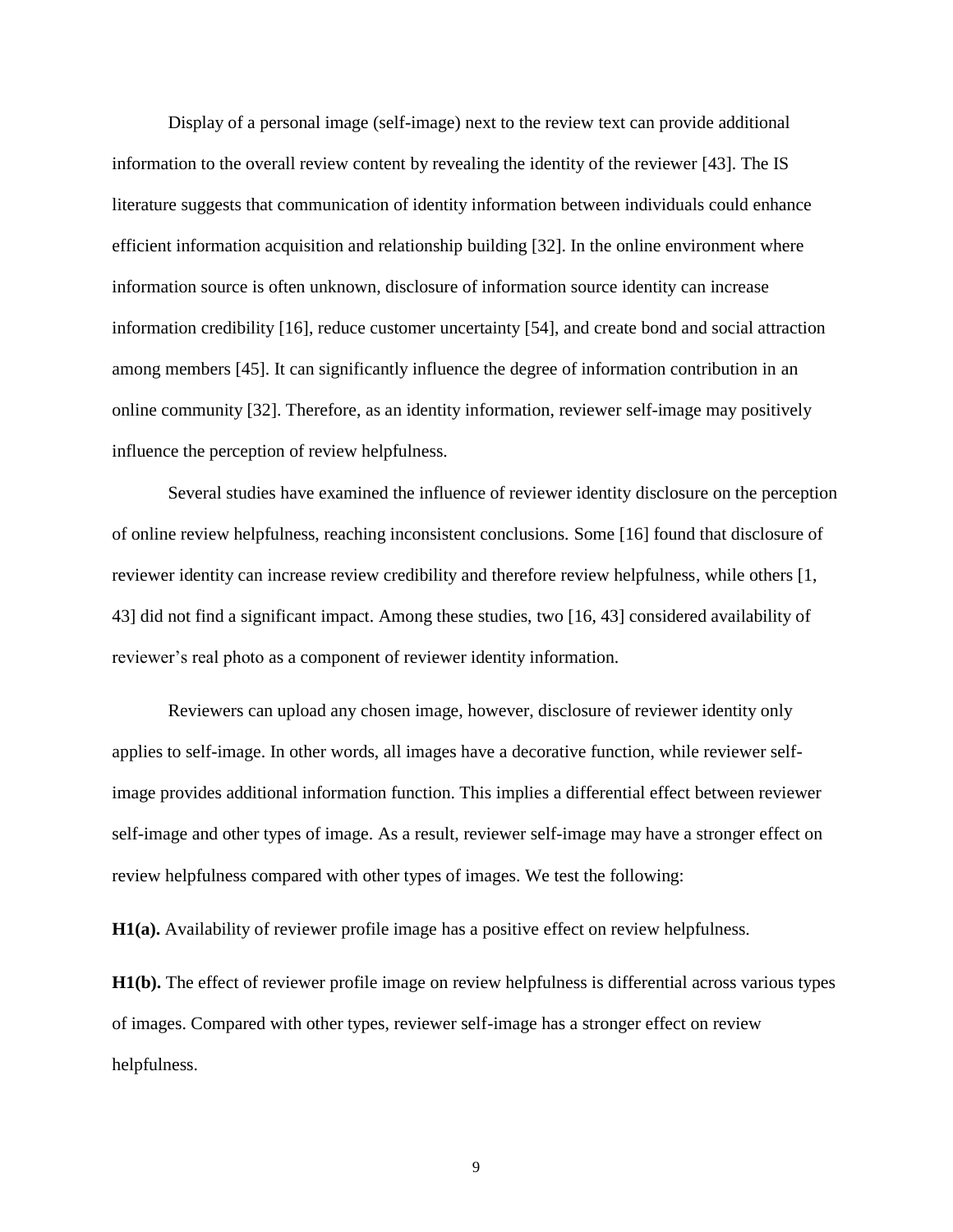#### *2.2. Review attributes and their interaction with reviewer profile image*

Three commonly examined review attributes that influence review helpfulness are review length, rating valence, and review equivocality/extremity (Table 1). Therefore, we control for these review attributes when examining the impact of reviewer profile image on review helpfulness and explore their potential moderating effect. We suggest that reviewer profile image may interact with review attributes, resulting in a stronger effect on review helpfulness in certain configurations of review attributes.

#### *2.2.1. Review length*

Review length or depth is defined as the length of information provided in a review. More detailed reviews are more diagnostic and therefore more useful in a decision-making situation [25]. These reviews assist consumers with their decisions by decreasing the decision uncertainty. Prior research suggests that review length enhances the information diagnosticity and review helpfulness by offering explanation and textual information [1, 6, 34, 43] and signaling higher quality reviews as the length implies higher level of effort invested by the reviewer [4, 16].

Review length may moderate the effect of reviewer profile image on review helpfulness. Reading longer reviews require more intensive information processing and cognitive effort, thus increasing the reading difficulty. Some readers do not read all the textual information when the text is long [44]. Images, serving a decorative function, can have a positive effect on readers' motivation and interest to continue reading [30]. They can also create positive emotions that enhance cognitive abilities and lead to successful information processing when the task is complex [49]. Studies on learning environment have found that decorative images can reduce the perceived difficulty of the content [30]. Therefore, review length may moderate the effect of reviewer profile image on review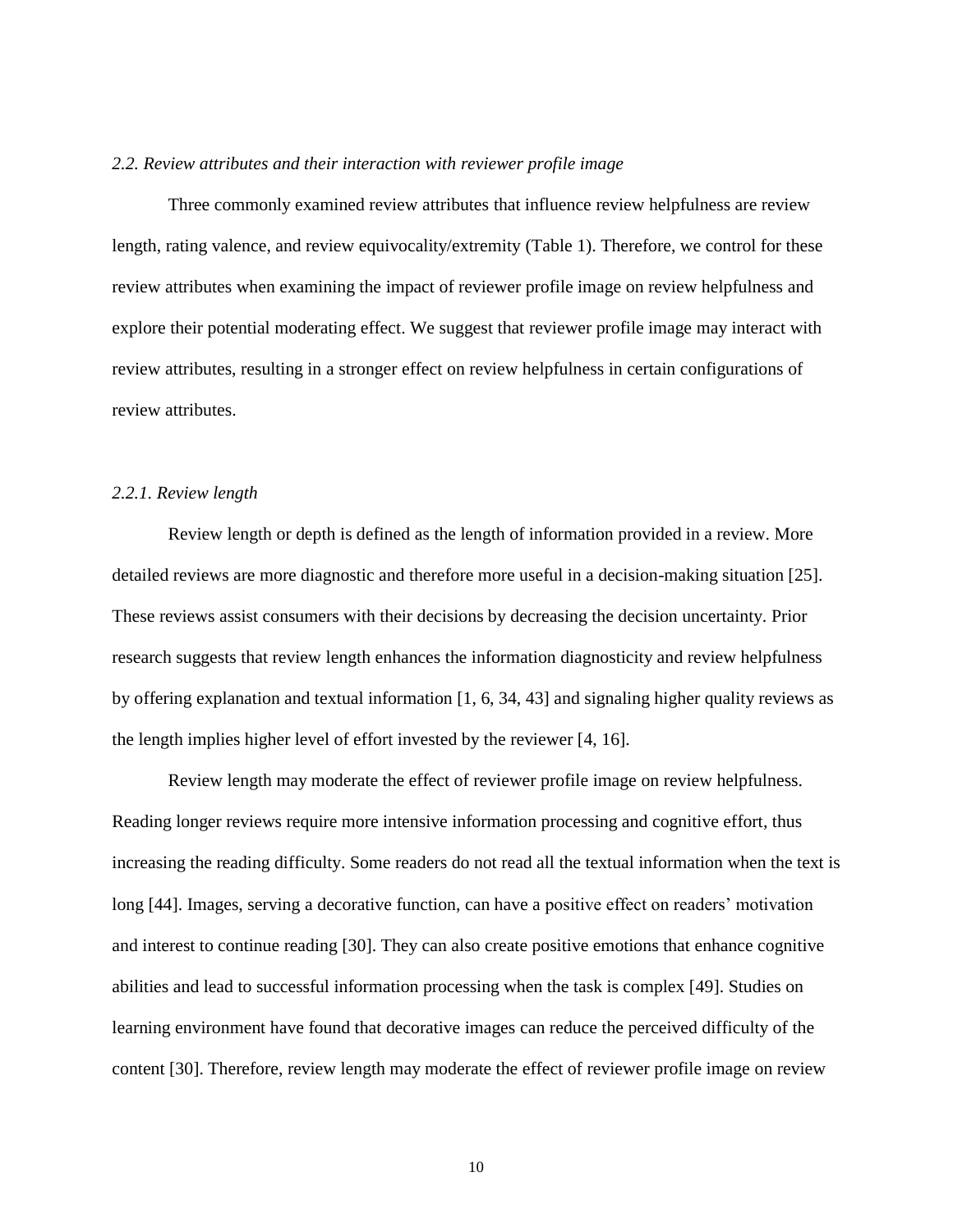helpfulness. We expect the impact of reviewer profile image to be stronger for longer reviews due to their higher level of reading difficulty and cognitive effort needed. We test:

**H2(a).** Review length moderates the effect of reviewer profile image on review helpfulness. The effect of reviewer profile image on review helpfulness is stronger for longer reviews than shorter ones.

# *2.2.2. Review valence*

Online reviews are often associated with an overall rating. Review valence (star rating, usually ranging from 1 to 5) is the evaluative direction of a review [40]. It refers to the positive, negative or neutral value associated with the review content [6, 11, 15]. Rating valence affects review helpfulness, but previous studies have suggested inconsistent results for the nature of this relationship [28]. Pan and Zhang [37] have reported a significantly positive relationship between valence and review helpfulness; whereas Racherla and Freiske [43] found this relationship to be significantly negative. Some studies (i.e. [6]) have found evidence of confirmatory bias suggesting that consumers look for reviews that affirm their decision. Others have reported evidence of negativity bias [8], which emphasizes the importance of negative reviews compared to positive ones.

Review valence may interact with the effect of reviewer profile image on review helpfulness. Psychology and WOM literature suggests that people are drawn to and put more emphasis on negative information compared to positive one [27]. Negative information is often given greater weight in decisions and negative reviews tend to be more influential [2, 6, 38]. Positive reviews, on the other hand, receive less attention and readers tend to quickly scan through them without fully comprehending the embedded information. Therefore, reviewer profile image may enhance the diagnosticity of positive reviews by attracting reader's attention and evoking interest in the content. We test: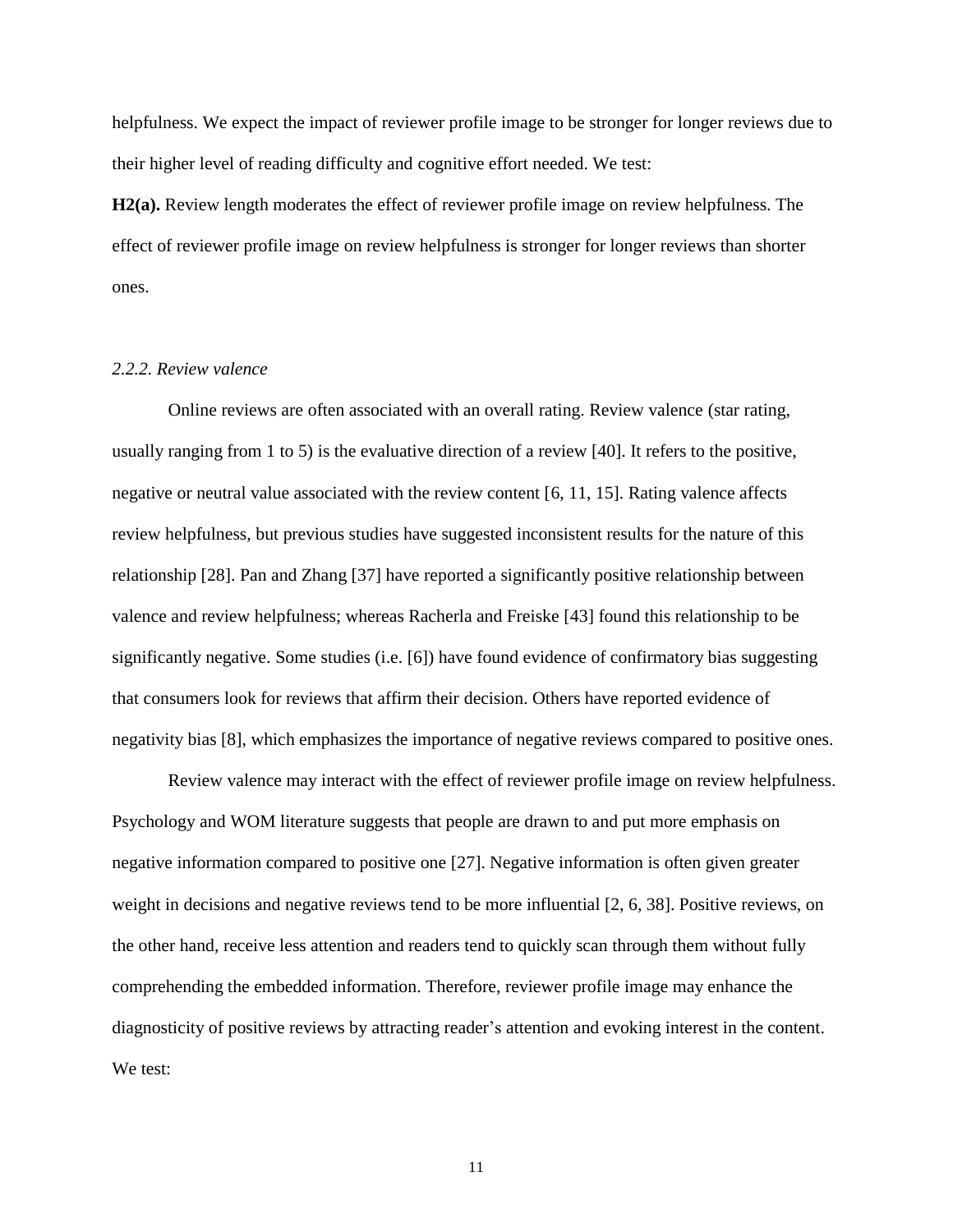**H2(b).** Review valence moderates the effect of reviewer profile image on review helpfulness. The effect of reviewer profile image on review helpfulness is stronger for reviews of higher valence than those of lower valence.

#### *2.2.3. Review equivocality*

Review equivocality differentiates extreme and moderate reviews. A very low rating (i.e., one-star in the scale of 1-5 stars) or a very high rating (five-star) reflects review extremity; while a three-star rating is considered to be equivocal. An equivocal rating could either reflect a truly moderate review (indifference), or a series of positive and negative comments that cancel each other out (ambivalence) [34]. The relative diagnosticity or helpfulness of extreme versus moderate reviews has been empirically tested. Forman, Ghose and Wiesenfeld [16] have reported a negative relationship between review equivocality and helpfulness. Equivocal reviews are less informative as they contain unclear information and provide limited guidance to readers in their decision making.

The impact of review equivocality on review helpfulness could interact with reviewer profile image. Equivocal reviews attract less attention as they are less informative compared to their counterparts. Reviewer profile image in this condition might draw attention to and points out the importance of such reviews, enhancing their perceived helpfulness. Equivocal reviews represent indifferent or ambivalent opinions, being more difficult to process and interpret. Therefore, reviewer profile image, due to its decorative function, may motivate reading and reduce the difficulty of information processing [30]. We suggest that the impact of reviewer profile image is stronger for equivocal reviews. We test:

**H2(c).** Review equivocality moderates the effect of reviewer profile image on review helpfulness. The effect of reviewer profile image on review helpfulness is stronger for equivocal reviews.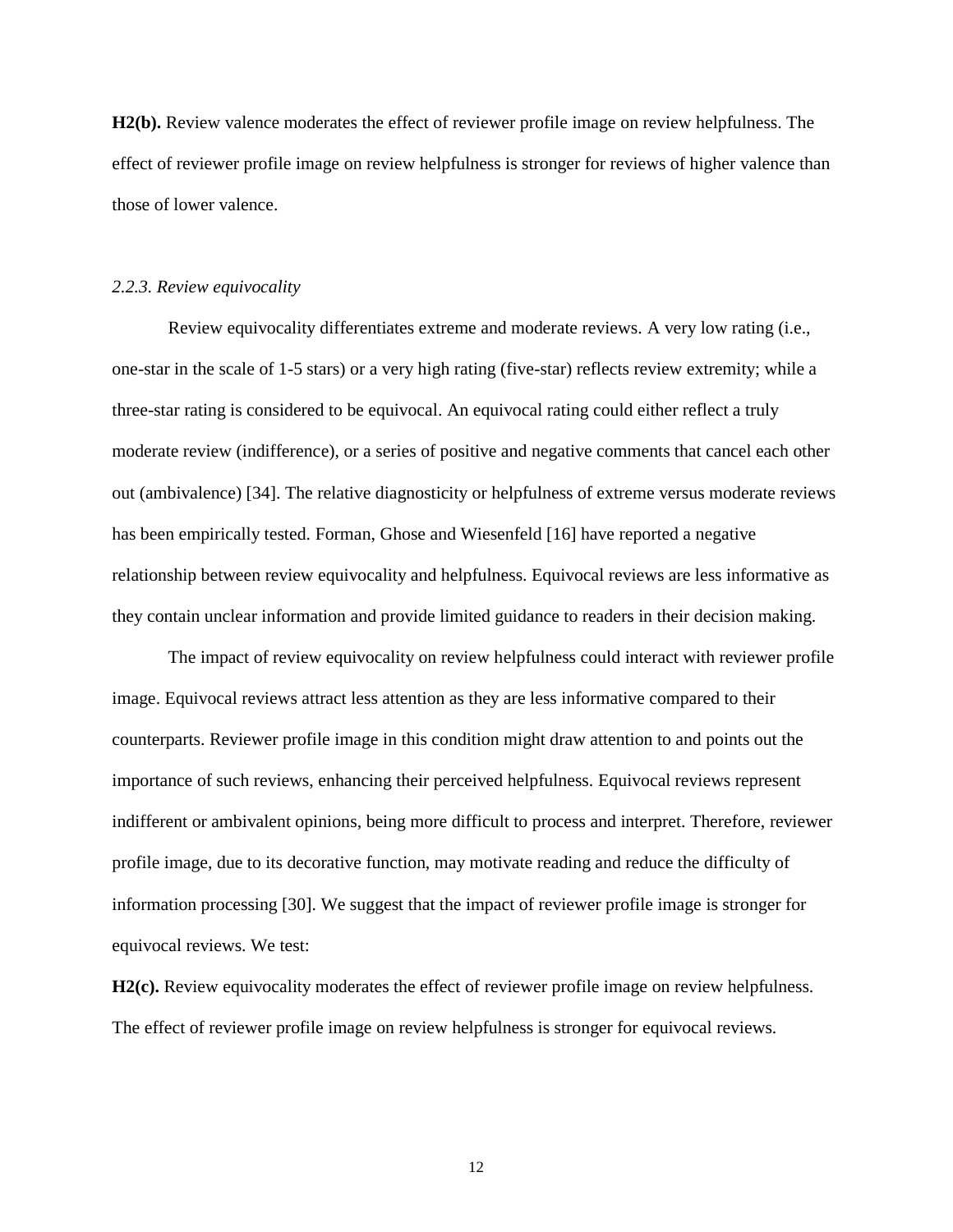## **3. Research method**

For the purpose of this research, online reviews of mobile gaming applications from Google Play [\(http://play.google.com\)](http://play.google.com/) were collected. Google Play is a central application platform for the Android operating system, where consumers can discover, evaluate, purchase/download and review mobile applications. The single pool of reviews on Google Play plays a vital role in consumer decision making when purchasing or downloading gaming apps [58].

To ensure review quality, Google Play requires users to register and download the app before a review can be posted. App reviews are located under the app description and can be displayed based on their helpfulness, rating or posting date. Reviews consist of reviewer information such as reviewer name and image, review date, review content, and rating. When the reviewer profile image is not available, a standard user profile picture is presented. Figure 2 shows a screen shot of reviews at Google Play. After reading a review, users can choose to vote whether it is helpful. Based on user votes, Google Play ranks the helpfulness of a review.

#### [Insert Figure 2 Here]

Nine games were randomly selected as our data source, namely Candy Crush Sage, Crazy Craft 3 for Minecraft, Diamond Digger, FIFA 15 Ultimate Team, Invisible Skins for Slitherio, Minecraft, NBA 2K16, PAW Patrol: Rescue Run HD, and Teeny Titans (see Table 2). The sample represents a variety of mobile gaming apps in terms of their popularity, average rating, number of total reviews and price. To collect a representative sample from the large number of posted reviews, we started from the most helpful one and collected every 5th review based on their helpfulness ranking to the end, or until three hundred (300) reviews from each application were collected (representing its 1,500 most helpful reviews). This was done to ensure a sample with meaningful helpfulness ranking, i.e. reviews that are actually read and evaluated by consumers. Readers do not read all reviews, but only a limited number of them. When a large number of reviews are available, many are left unnoticed. As suggested by Cao, Duan and Gan [3], reviews with the helpfulness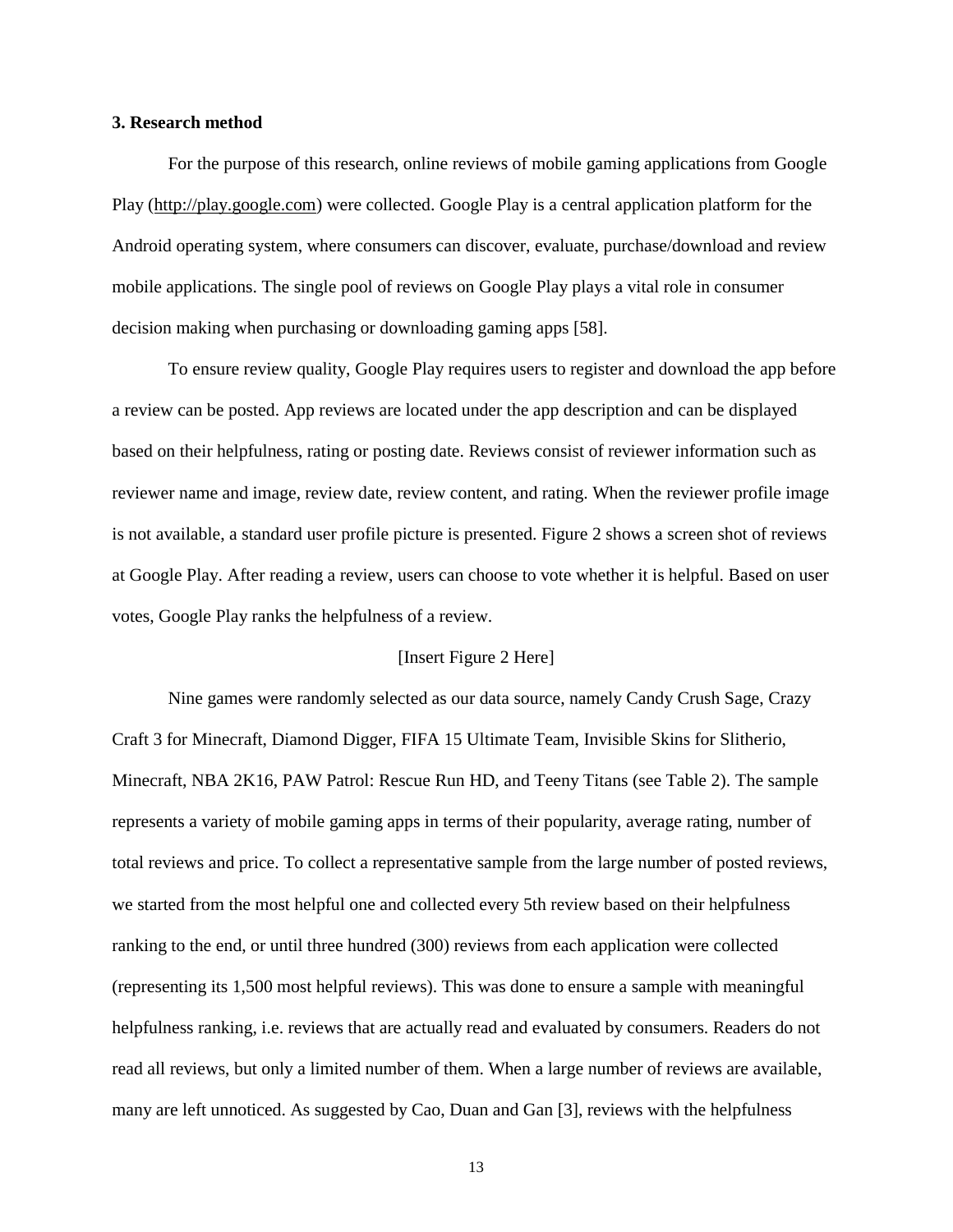ranking below a certain number are not consulted and evaluated by readers and therefore, their ranking order may not indicate differences in review helpfulness. When a large number of reviews were available for an app, we collected data representing its 1,500 most helpful reviews because (1) 1,500 reviews provide a rich and sufficient review depository for readers to satisfy their information need; and (2) the significant data quality deterioration, often observed between the 1,300th and 1,500th helpful reviews, makes the legitimacy of helpfulness ranking for data beyond the top 1,500 helpful reviews a realistic concern. As Candy Crush Sage was by far the most popular game and had a much higher number of installations and reviews compared to others, 500 reviews from this application were collected (representing its 2,500 most helpful reviews). A total of 2,178 reviews were collected for the analysis. The gathered data for each review instance included: the review helpfulness rank, review rating, review date, review content, reviewer name, gender, availability and type of reviewer profile image.

# [Insert Table 2 Here]

To test hypotheses H1(a) (i.e. the impact of reviewer profile image on review helpfulness), we examine the following:

$$
LnHelp_{ip} = C + \alpha_1 \cdot Image_{ip} + \beta_1 \cdot LnLength_{ip} + \beta_2 \cdot LnRating_{ip} + \beta_3 \cdot Equivocality_{ip}
$$
  
+  $\beta_4 \cdot LnAverage_p + \beta_5 \cdot LnReview_p + \beta_6 \cdot Gender_{ip} + \beta_7 \cdot Name_{ip} + \varepsilon_{ip}$  (1)

where  $Help_{ip}$  is the helpfulness ranking of review i for product p (a *reverse* measure of review helpfulness with the value of 1 indicating the most helpful review),  $Image_{ip}$  represents the availability of reviewer profile image with the value of 1 for reviews with reviewer profile image and 0 otherwise, Length<sub>ip</sub> is the review length measured by its word count, Rating<sub>ip</sub> is the review rating valence, Equivocality<sub>ip</sub> is the review equivocality with the value of 1 for reviews of rating 3 and 0 otherwise, *Average*<sub>p</sub> is the average rating of an application,  $Review_p$  is the total number of reviews for an application,  $\text{Gender}_{ip}$  indicates the gender of reviewers with the value of 1 for females and 0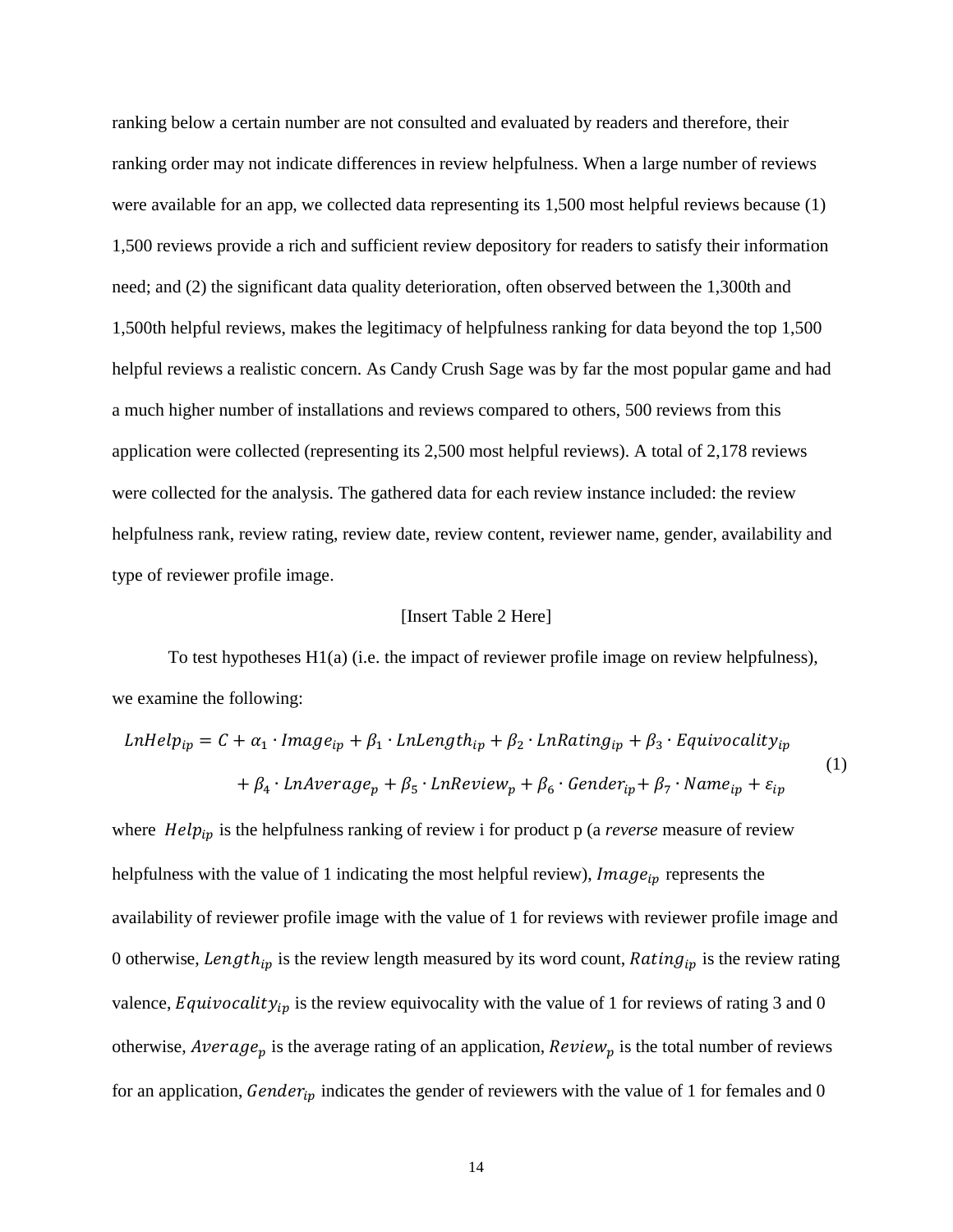for males, and  $Name_{ip}$  presents the use of legitimate names by reviewers with the value of 1 for use of legitimate names and 0 otherwise. Average<sub>p</sub> and Review<sub>p</sub> are control variables to control for product/application specific factors.  $Gender_{ip}$  and  $Name_{ip}$  are control variables to control for reviewer specific factors. A logarithmic transformation is applied to variables  $Help_{ip}$ , Length<sub>ip</sub>, *Rating<sub>in</sub>*, *Average<sub>n</sub>*, and *Review*<sub>n</sub> because of their skewed frequency distributions. The estimation of  $\alpha_1$  is used to evaluate H1(a).

We observed that there are three types of images commonly posted by reviewers: self-image, family-image, and other images. Self-image is the photo of a person who can potentially be the reviewer. Family images contain a few people without any particular emphasis on one person; it can be assumed that the reviewer is in the photo with his/her family or friends. Other images include a wide variety of images such as a scenery, an object, a cartoon character and so on. To test H1(b) (i.e. the differential effect of different types of reviewer profile image on review helpfulness), we examine:

$$
LnHelp_{ip} = C + \alpha_1 \cdot Image_{ip} + \alpha_2 \cdot SelfImage_{ip} + \alpha_3 \cdot FamilyImage_{ip} + \beta_1
$$
  
.  
.  
.  

$$
LnLength_{ip} + \beta_2 \cdot LnRating_{ip} + \beta_3 \cdot Equivocality_{ip} + \beta_4 \cdot LnAverage_p
$$
  
.  

$$
+ \beta_5 \cdot LnReview_p + \beta_6 \cdot Gender_{ip} + \beta_7 \cdot Name_{ip} + \varepsilon_{ip}
$$

where  $SelfImage_{ip}$  indicates the availability of reviewer self-image with the value of 1 for reviews with reviewer self-image and 0 otherwise, and  $FamilyImage_{ip}$  shows the availability of a family image with the value of 1 for reviews with reviewer family image and 0 otherwise. The estimations of  $\alpha_2$  and  $\alpha_3$  are used to evaluate H1(b).

To test H2(a), H2(b) and H2(c) (the interaction effect of review attributes with reviewer profile image), we examine: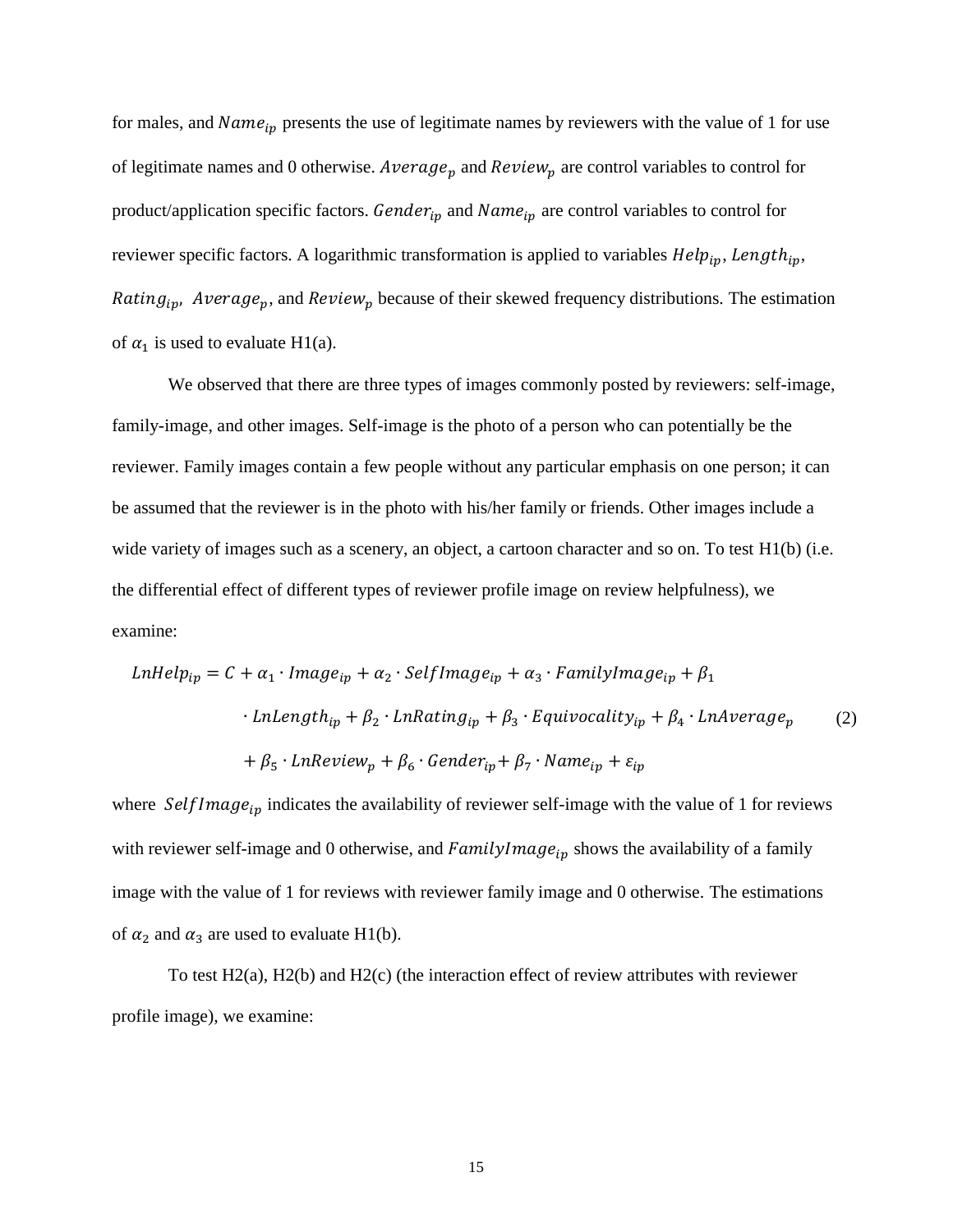$$
LnHelp_{ip} = C + \alpha_1 \cdot Image_{ip} + \alpha_4 \cdot Image_{ip} \cdot LnLength_{ip} + \alpha_5 \cdot Image_{ip} \cdot LnRating_{ip}
$$
  
+  $\alpha_6 \cdot Image_{ip} \cdot Equivocality_{ip} + +\beta_1 \cdot LnLength_{ip} + \beta_2 \cdot LnRating_{ip}$   
+  $\beta_3 \cdot Equivocality_{ip} + \beta_4 \cdot LnAverage_p + \beta_5 \cdot LnReview_p + \beta_6$   
 $\cdot Gender_{ip} + \beta_7 \cdot Name_{ip} + \varepsilon_{ip}$  (3)

The estimations of  $\alpha_4$ ,  $\alpha_5$  and  $\alpha_6$  are used to evaluate H2(a), H2(b) and H2(c), respectively.

#### **4. Results and discussion**

 Table 3 reports the descriptive statistics, including mean and standard deviation for all variables and their Pearson correlation coefficients. As illustrated in Table 3, thirty-five percent of reviews in our sample contain reviewer profile image. The average review length of our sample is 25.74 words. The average rating is 2.84. The average of  $Equivocality_{ip}$  is .12, indicating that about 12% of review ratings are of the value 3. There were thirty-six percent female and sixty-four percent male reviewers. A large portion of reviewers (84%) use legitimate names.

#### [Insert Table 3 Here]

We performed several diagnostic checks to ascertain the stability of our analysis and results. As a result, we accounted for heteroscedastic error distribution and calculated heteroscedasticityconsistent standard errors for all of our models [21]. Table 4 reports the heteroscedasticity-consistent regression results. We estimated eight models: model 1 is based on equation 1 to test H1(a), models 2, 3, and 4 are based on equation 2 to test H1(b), and models 5 to 8 are associated with equation 3 to test H2(a), H2(b) and H2(c). All models achieve a good fit with adjusted R squared values ranging from .32 to .38. The maximum variance inflation factors (VIF) range from 4.11 to 9.59, below the cut-off value of 10 [26]. Multicollinearity is not a concern.

[Insert Table 4 Here]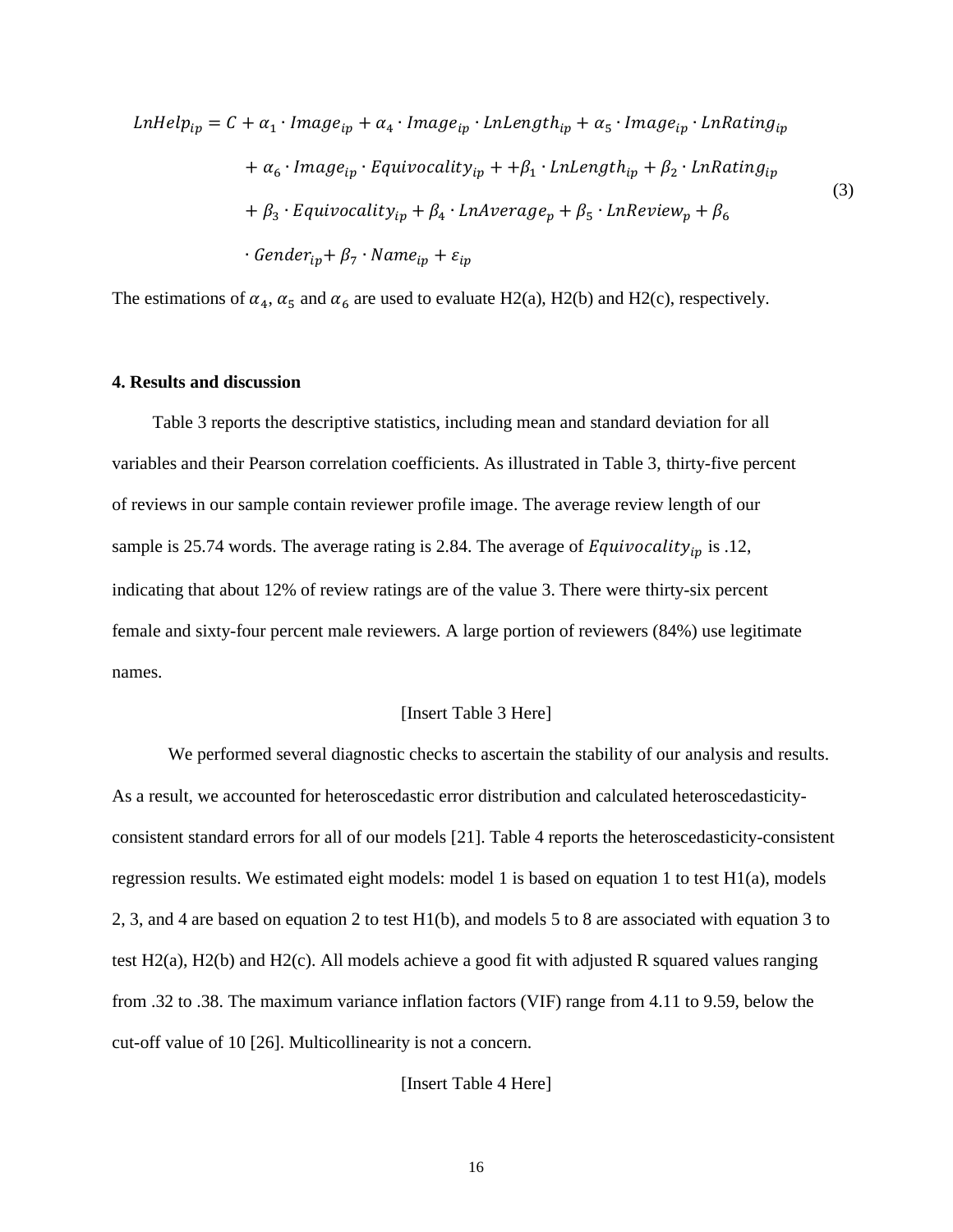Our results suggest that reviewer profile image, but not image type, is an important factor determining review helpfulness. Shown in model 1 and all other models with additional variables, the relationship between  $Image_{ip}$  and  $Help_{ip}$  is significantly negative. Because  $Help_{ip}$  is a *reverse* measure for review helpfulness, this result indicates that reviewer profile image enhances review helpfulness. H1(a) is strongly supported. The effects of image types are tested in models 2, 3, and 4. Models 2 and 3 test the potential additive effect of self-image and family-image separately, and model 4 includes both image types. The estimations of  $SelfImage_{ip}$  in models 2 and 4 are consistently negative but insignificant. The estimations of  $FamilyImage_{ip}$  in models 3 and 4 are consistently positive but insignificant. This indicates that image type has little differential effect. Self-image does not significantly differ from other image types in enhancing review helpfulness. H1(b) is not supported.

Consistent with previous research [16, 34, 37], our results indicate that review attributes including review length, ratings, and equivocality are significant factors affecting review helpfulness. Shown in all models, the relationship between  $Length_{ip}$  and  $Help_{ip}$  is significantly negative. This shows that the review length enhances review helpfulness. The significant negative estimation of Rating<sub>ip</sub> indicates a positive relationship between rating valence and review helpfulness. This result is consistent with that of previous study [37]. The association of Equivocality<sub>ip</sub> with  $Help_{ip}$  is significantly positive, demonstrating that review equivocality reduces review helpfulness.

H2(a), H2(b) and H2(c), i.e. the interaction effect of reviewer profile image with review attributes, are tested separately under models 5 to 7. To determine whether the findings hold when they are jointly tested, we pool all interaction terms in model 8 (Table 4). Inferences drawn from models 5 to 7 are consistent with that from model 8. The parameter estimation of the interaction term  $Image_{ip}$ . *LnLengthg<sub>ip</sub>* in models 5 and 8 are significantly negative, indicating that review length moderates the effect of reviewer profile image on review helpfulness. The effect of reviewer profile image on review helpfulness is stronger for longer reviews than shorter ones. H2(a) is supported. In models 6, 7, and 8,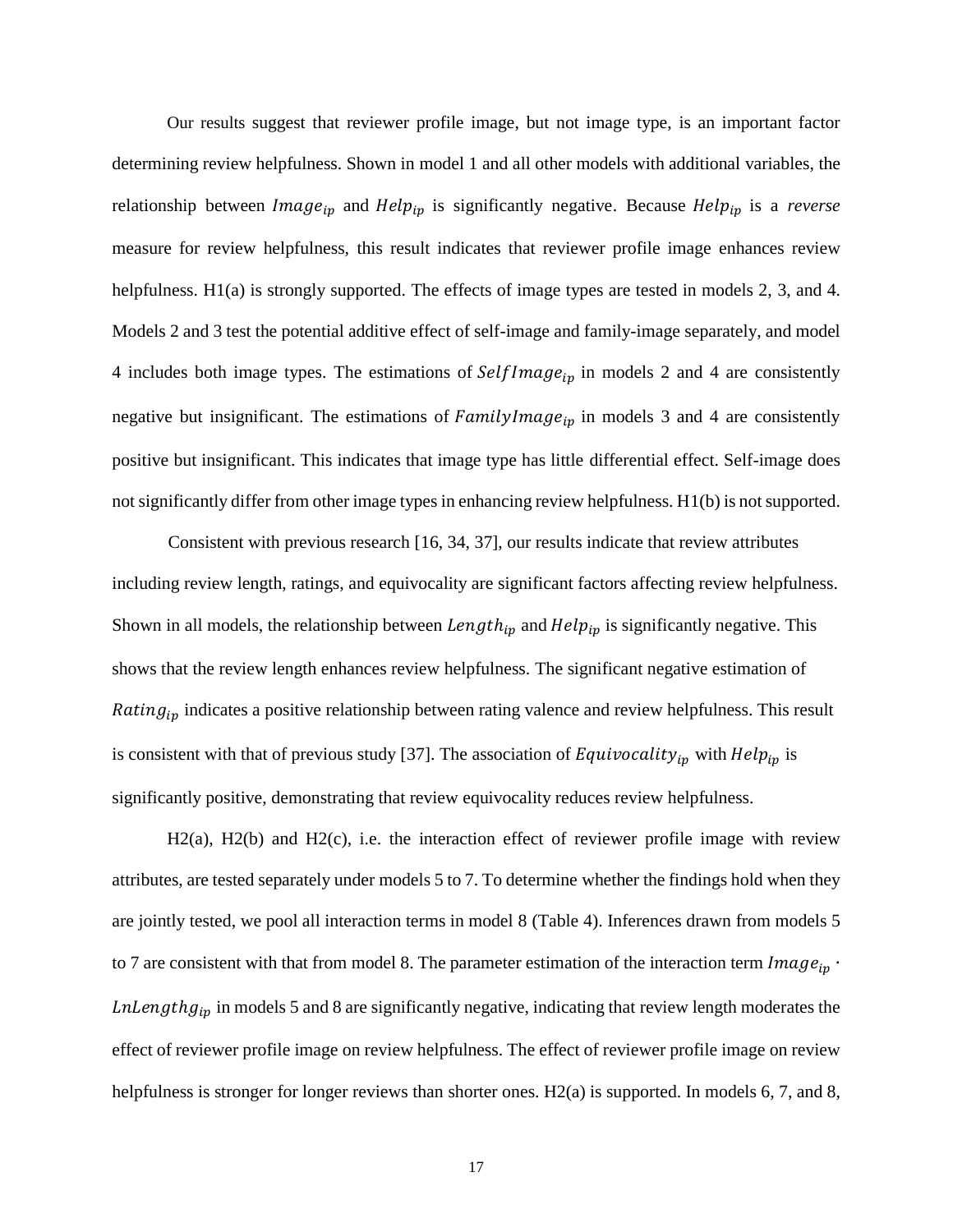the parameter estimations of the interaction terms  $Image_{ip} \cdot LnRating_{ip}$  and  $Image_{ip} \cdot$ Equivocality<sub>ip</sub> are not significant, indicating that the effect of reviewer profile image on review helpfulness is not moderated by review valence and equivocality. H2(b) and H2(c) are not supported.

We performed various robustness checks to verify our findings. For example, to test whether the relationship between reviewer profile image and perceived review helpfulness varies for different products (paid vs. free or popular vs. unpopular apps), sub-samples based on product characteristics were created. We also created two sub-samples to test whether sampling the top 1,500 helpful reviews, when a large number of reviews are available, introduces bias in our results. One subsample included reviews from the four less popular gaming apps, representing the entire review sequences, and the other consisted of reviews from the five more popular gaming apps, covering the 1,500 most helpful reviews (with the exception of 2,500 reviews for Candy Crush Sage). Analysis was conducted using these sub-samples of reviews. No major difference was identified and main effects remained the same.

# **5. Conclusions**

Online reviews have received a considerable interest from researchers [28], but very few have investigated the impact of images on online review helpfulness. This research aims to examine the importance of reviewer profile image and understand the way it affects consumer evaluation of review helpfulness. After controlling for review attributes, we have shown that the presence of reviewer profile image enhances consumer's perceived value of an online review.

To explain the nature of such influence, we consider two functions for reviewer profile image based on information systems, psychology and individual learning literature: 1) the decorative function of reviewer profile image that adds to the value of a review by attracting attention and creating affective responses; and 2) the information function of reviewer self-image that provides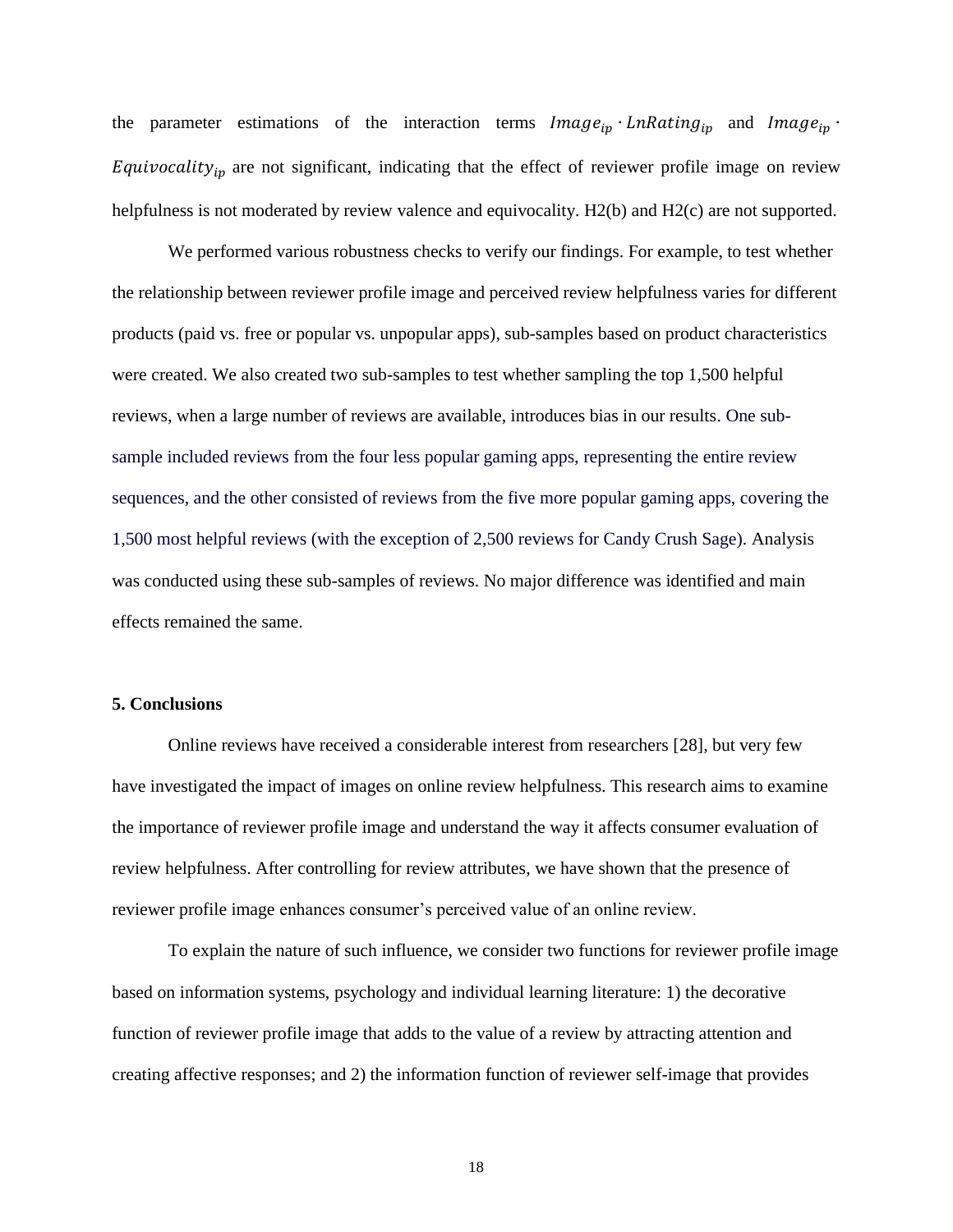reviewer identity information. Results indicate that the differential effect of image types is insignificant and all images have a similar influence on the perceived helpfulness of a review. Reviewer self-image, the only image type associated with reviewer identity disclosure, does not differ from other types of images in enhancing perceived review helpfulness. Therefore, the impact of information function of self-image is not significant in our sample. Reviewer profile image contributes to perceived review helpfulness mainly through its decorative function.

Our findings in relation to review attributes are largely consistent with previous research [19, 34, 37]. Helpful reviews tend to be longer, less equivocal, and more positive. We have tested the potential interaction effect of review attribute and reviewer profile image. Results show that the relationship between reviewer profile image and perceived review helpfulness is moderated by review length, but not review valence and equivocality. As expected, the impact of reviewer profile image is stronger for longer reviews compared with shorter ones.

#### *5.1. Theoretical and managerial implications*

This paper has a number of theoretical and managerial contributions. Our results add to the empirical research on online review helpfulness. To our knowledge, this research is the first to introduce and systematically examine the role of reviewer profile image in enhancing review helpfulness. It explains the impact of reviewer profile image by exploring its two potential functions and interaction effect with review attributes. Different from prior studies that only consider the information function of reviewer self-image, our results from cross-image-type analysis illustrate the importance of reviewer profile image in providing aesthetic appeal (the decorative function). Our findings contribute to the decision-making literature in several ways. Drawing on IS, information processing, marketing and individual learning theories, it enriches our understanding of attributes that affect consumer evaluation of reviews. It stresses the importance of images in information processing and perception of information helpfulness. It also highlights the potentials of decorative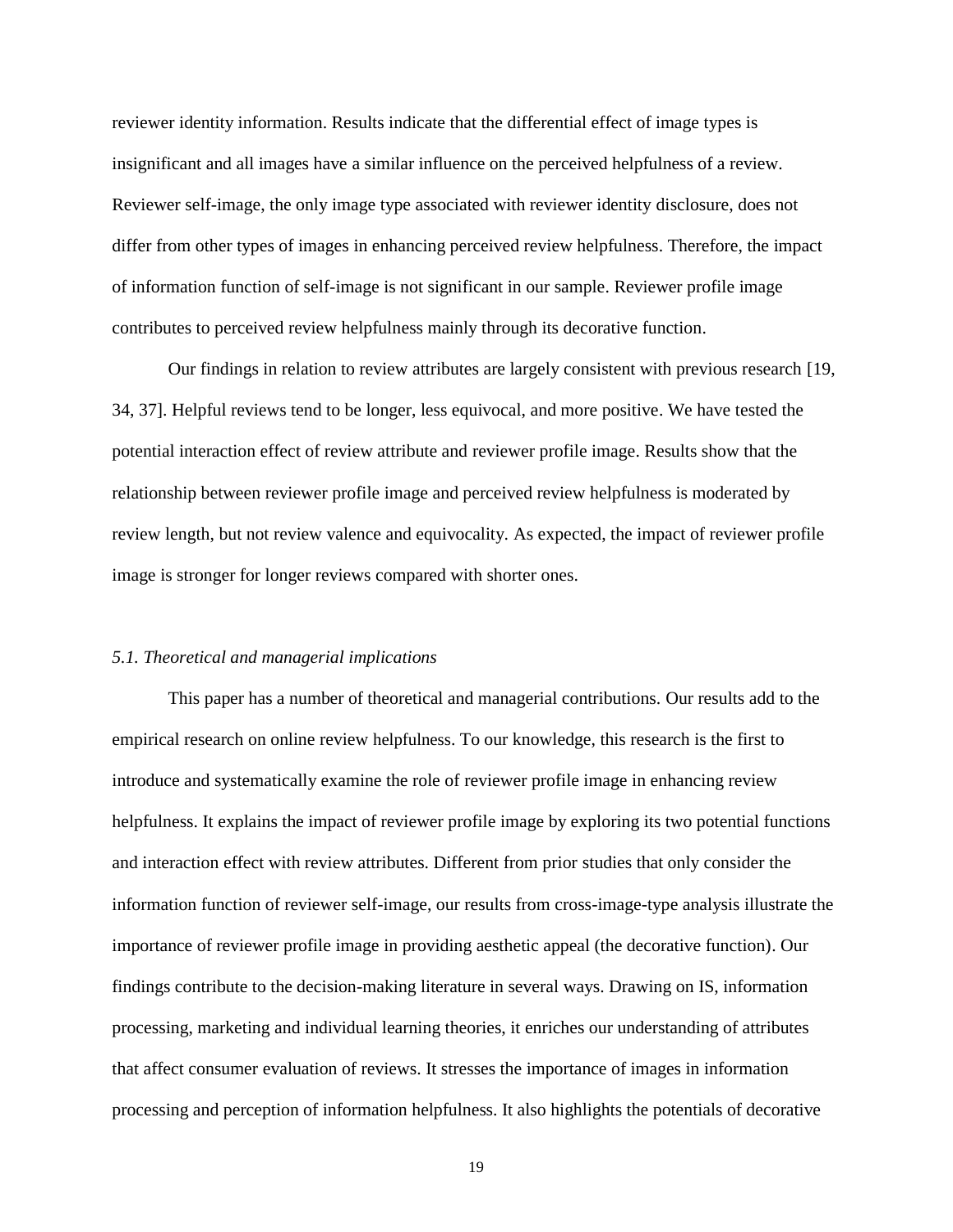images, unrelated to the content, in meeting information requirements of users, simplifying comprehension of content and enhancing decision making, particularly when large amount of textual information is presented. The two functions of visual elements can be applied to information processing in other contexts.

This paper is one of the very first studies in this line of research that draws data from mobile applications product category. Prior research on review helpfulness has been mainly based on data collected from Amazon.com. A new product category not only enriches the sample variety, but is also necessary to enable generalization of suggested theories. Mobile application is a fast moving market with its value being estimated above US\$50 billion in 2013 [19]. This is an important product category which is highly influenced by online reviews.

Our findings also have interesting implications for retailers and review platforms that aim to offer helpful content. By understanding the type of information that consumers desire and find useful, retailers can be more efficient in their communications and improve the design of their retail environment and review systems. For example, many online review platforms have not been designed to allocate a space to reviewer profile image. Although this allows display of an optimal number of reviews on the screen, we suggest that images can play an important role in the way review content is read, perceived, and processed. In light of our results and also advances in image mining techniques, review systems should capitalize on promoting reviewer profile images. We found that presence of reviewer profile image, with no differentiation among image types, results in higher perceived helpfulness of a review. These platforms can therefore encourage reviewers, particularly those who tend to write relevant and accurate reviews, to post an image of their choice. Images could also be treated as an added variable to rank and display reviews with similar helpfulness votes. The results of this research can be utilized to develop better decision support systems that provide more selective information and enhance decision-making. A more sophisticated application of this concept could be extended to product recommender systems to automatically pull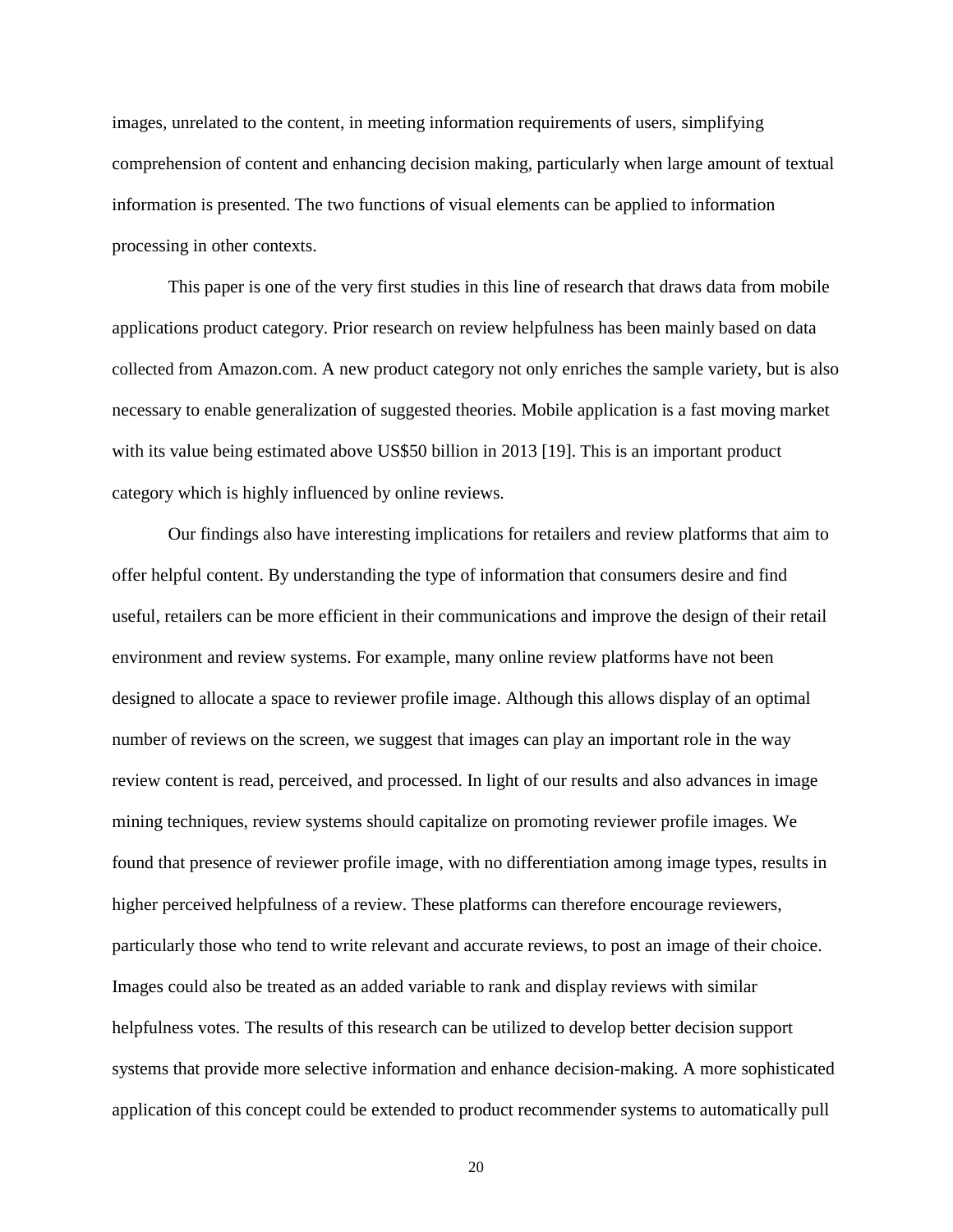out the suggestions made by helpful reviews. Furthermore, recognizing influential reviews can help retailers predict the market and even adapt their product features. Finally, by identifying the content that is more likely to be ranked as helpful, businesses can act in a proactive and timely manner to address any undesired issue. This can be particularly of great interest in platforms where they can reply to each individual customer review.

#### *5.2. Limitations and further research*

This research has several limitations and suggests further research directions. First, out of various reviewer attributes that are displayed in different review websites, we have focused on reviewer profile image. While this focus allowed us to explore the effect of reviewer profile image at the image-type level and consider its interaction effects, it limits our ability to explore and compare inter-relationships among reviewer attributes. Future research can examine other reviewer attributes and explore their inter-relationship.

This research did not find any evidence for the differential effect of various types of images and therefore does not support the additional effect of reviewer self-image on perceived review helpfulness at an aggregate level. There are two possible explanations for this result. First, online users may not consider reviewer self-images as substantive identity information, possibly due to the small image size, vague personal feature, and lack of verification. In this case, literature suggesting the use of reviewer self-image as a component/measure of reviewer identity information [24, 33] is challenged. Second, if the self-image is considered as reviewer identity information, then either the identity information is not valued by readers in their evaluation of review helpfulness, or reviewers with different identities are favored by different readers but the aggregate level analysis cannot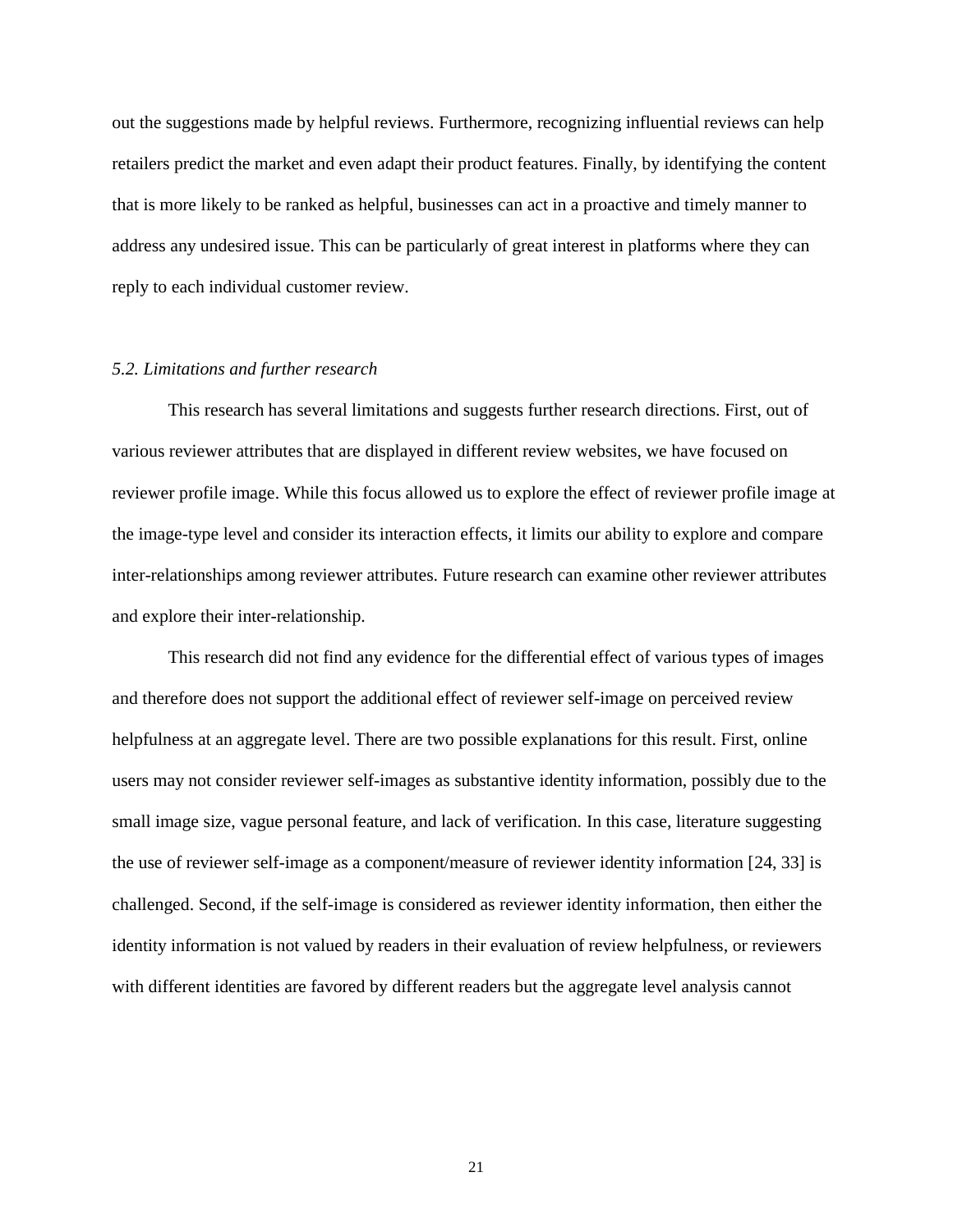capture the effect of homophily<sup>2</sup>. Therefore, caution needs to be exercised in interpreting and applying our conclusion that is at an aggregate level.

Replication studies are called for in order to verify the results of this study. While the results are grounded on a solid theoretical foundation drawn from the information systems, information processing, psychology and individual learning literature, this study is among the first to examine the effect of reviewer profile image. The empirical findings are based on mobile gaming applications, which are different from common consumer goods. Therefore, replication studies in different contexts are necessary to enable the generalizability of our findings and further explore potential differences among various product categories. Actual review data from online platforms has been used to ensure ecological validity of the research findings. Future research can use lab experiments and eye tracking techniques to understand the nature of visual effects in more depth. In addition, this research employs review helpfulness ranking based on reader votes to measure review helpfulness. Future research could use review helpfulness vote counts to explore the effect of reviewer profile image and compare performance of the two measures.

#### **References**

 $\overline{a}$ 

- [1] H. Baek, J. Ahn, Y. Choi, Helpfulness of online consumer reviews: Readers' objectives and review cues, International Journal of Electronic Commerce 17 (2) (2012) 99-126.
- [2] S. Basuroy, S. Chatterjee, S.A. Ravid, How critical are critical reviews? The box office effects of film critics, star power, and budgets, Journal of Marketing 67 (4) (2003) 103-117.
- [3] Q. Cao, W. Duan, Q. Gan, Exploring determinants of voting for the "helpfulness" of online user reviews: A text mining approach, Decision Support Systems 50 (2) (2011) 511-521.

<sup>2</sup> We thank the anonymous reviewer who points this out.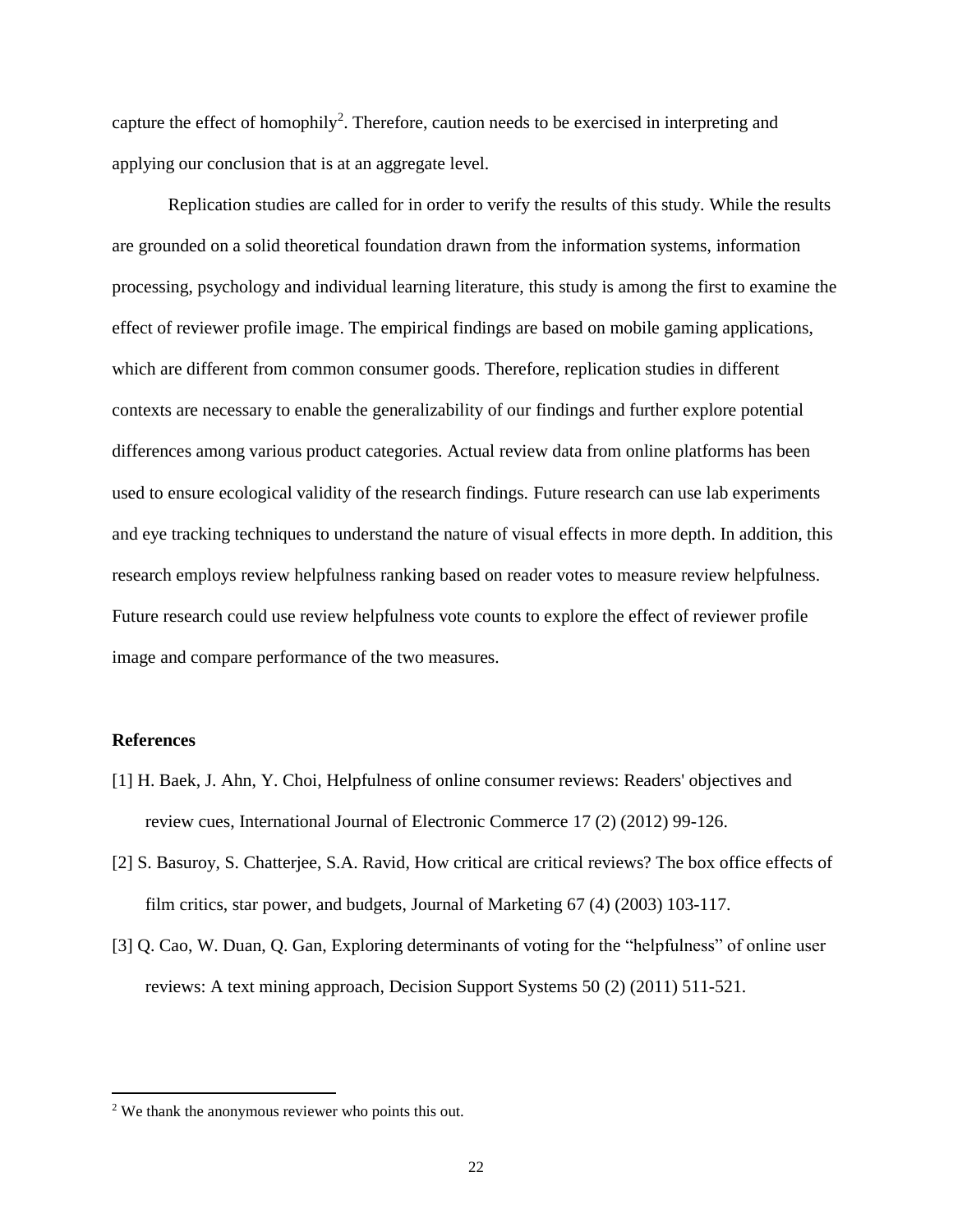- [4] H.N. Chen, C.Y. Huang, An investigation into online reviewers' behavior, European Journal of Marketing 47 (10) (2013) 1758-1773.
- [5] C.M. Cheung, M.K. Lee, N. Rabjohn., The impact of electronic word-of-mouth: The adoption of online opinions in online customer communities, Internet Research 18 (3) (2008) 229-247.
- [6] J.A. Chevalier, D. Mayzlin, The effect of word of mouth on sales: Online book reviews, Journal of Marketing Research 43 (3) (2006) 345-354.
- [7] T. Christiansen, S.S. Tax, Measuring word of mouth: the questions of who and when? Journal of Marketing Communications 6 (3) (2000) 185-199.
- [8] G. Cui, H.-K. Lui, X. Guo,. The effect of online consumer reviews on new product sales, International Journal of Electronic Commerce 17 (1) (2012) 39-58.
- [9] D. Cyr, K. Hassanein, M. Head, A. Ivanov, The role of social presence in establishing loyalty in e-service environments, Interacting with Computers 19 (1) (2007) 43-56.
- [10] D. Cyr, M. Head, H. Larios, B. Pan, Exploring human images in website design: a multi-method approach, Management Information Systems Quarterly 33 (3) (2009) 539-566.
- [11] C. Dellarocas, X.M. Zhang, N.F. Awad, Exploring the value of online product reviews in forecasting sales: The case of motion pictures, Journal of Interactive Marketing 21 (4) (2007) 23-45.
- [12] R. Dhar, K. Wertenbroch, Consumer choice between hedonic and utilitarian goods, Journal of Marketing Research 37 (1) (2000) 60-71.
- [13] W. Duan, B. Gu, A.B. Whinston, Do online reviews matter? An empirical investigation of panel data, Decision Support Systems 45 (4) (2008) 1007-1016.
- [14] R. Filieri, What makes online reviews helpful? A diagnosticity-adoption framework to explain informational and normative influences in e-WOM, Journal of Business Research 68 (6) (2015) 1261-1270.
- [15] K. Floyd, R. Freling, S. Alhoqail, H.Y. Cho, T. Freling, How online product reviews affect retail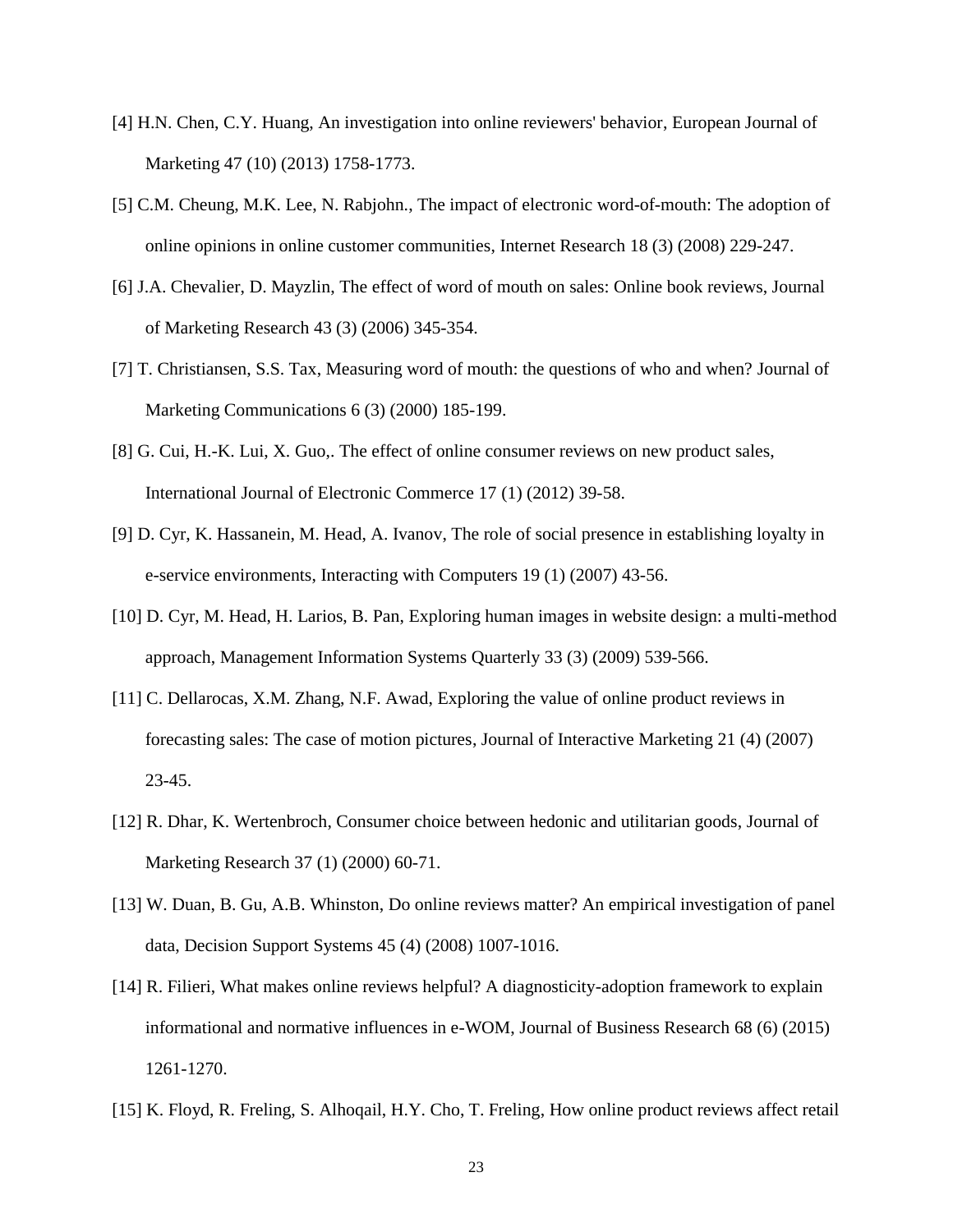sales: A meta-analysis, Journal of Retailing 90 (2) (2014) 217-232.

- [16] C. Forman, A. Ghose, B. Wiesenfeld, Examining the relationship between reviews and sales: The role of reviewer identity disclosure in electronic markets, Information Systems Research 19 (3) (2008) 291-313.
- [17] J. J. Garrett, Elements of User Experience, The: User-Centered Design for the Web and Beyond: Pearson Education, 2010.
- [18] D. Gefen, D.W. Straub, Managing user trust in B2C e-services, E-service Journal 2 (2) (2003) 7- 24.
- [19] A. Ghose, S.P. Han, Estimating demand for mobile applications in the new economy, Management Science 60 (6) (2014) 1470-1488.
- [20] R. Govers, F.M. Go, Projected destination image online: Website content analysis of pictures and text, Information Technology and Tourism 7 (2) (2004) 73-89.
- [21] W. H. Greens, Econometric Analysis (4<sup>th</sup> ed.), Upper Saddle River, NJ: Prentice Hall, 2000.
- [22] P. Gupta, J. Harris, How e-WOM recommendations influence product consideration and quality of choice: a motivation to process information perspective, Journal of Business Research 63 (9) (2010) 1041-1049.
- [23] A. H. Huang, K. Chen, D.C. Yen, T.P. Tran, A study of factors that contribute to online review helpfulness, Computers in Human Behavior 48 (2015) 17-27.
- [24] Z. Jiang, I. Benbasat, Research note-investigating the influence of the functional mechanisms of online product presentations, Information Systems Research 18 (4) (2007) 454-470.
- [25] F.R. Jiménez, N.A. Mendoza, Too popular to ignore: The influence of online reviews on purchase intentions of search and experience products, Journal of Interactive Marketing 27 (3) (2013) 226-235.
- [26] G.G. Judge, R.C. Hill, W.E. Griffiths, H. Lutkepohl, T.C. Lee, Introduction to the Theory and Practice of Econometrics, John Wiley and Sons, New York, 1988.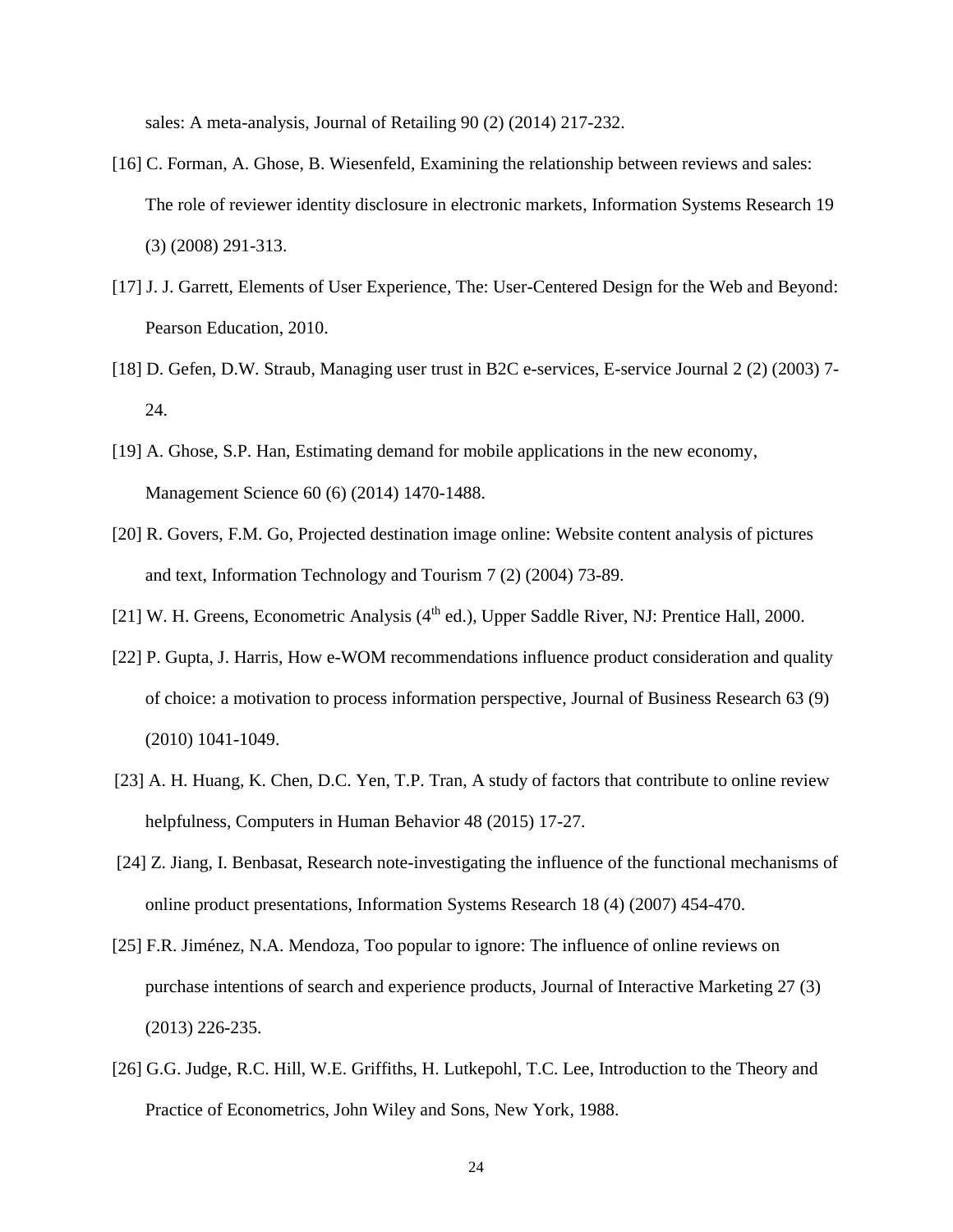- [27] D.E. Kanouse, L.R. Hanson, Negativity in Evaluations. Morristown, NJ: General Learning Press, 1972.
- [28] R.A. King, P. Racherla, V.D. Bush, What we know and don't know about online word-ofmouth: A review and synthesis of the literature, Journal of Interactive Marketing 28 (3) (2014) 167-183.
- [29] J. Lee, D.H. Park, I. Han, The effect of negative online consumer reviews on product attitude: An information processing view, Electronic Commerce Research and Applications 7 (3) (2008) 341-352.
- [30] A. Lenzner, W. Schnotz, A. Müller, The role of decorative pictures in learning. Instructional Science 41 (5) (2013) 811-831.
- [31] M. Li, L. Huang, C.-H. Tan, K.-K. Wei, Helpfulness of online reviews as seen by consumers: Source and content features, International Journal of Electronic Commerce 17 (4) (2013) 101- 136.
- [32] M. Ma, R. Agarwal, Through a glass darkly: Information technology design, identity verification, and knowledge contribution in online communities, Information Systems Research 18 (1) (2007) 42-67.
- [33] J.E. Maddux, R.W. Rogers, Effects of source expertness, physical attractiveness, and supporting arguments on persuasion: A case of brains over beauty, Journal of Personality and Social Psychology 39 (2) (1980) 235-244.
- [34] S.M. Mudambi, D. Schuff, What makes a helpful online review? A study of customer reviews on Amazon.com, Management Information Systems Quarterly 34 (1) (2010) 185-200.
- [35] T. Ngo-Ye, A. P. Sinha, The influence of reviewer engagement characteristics on online review helpfulness: A text regression model, Decision Support Systems 61 (2014) 47-58.
- [36] H. Northdurft, Salience effects across dimensions in visual search, Vision Research 33 (5-6) (1993) 839-844.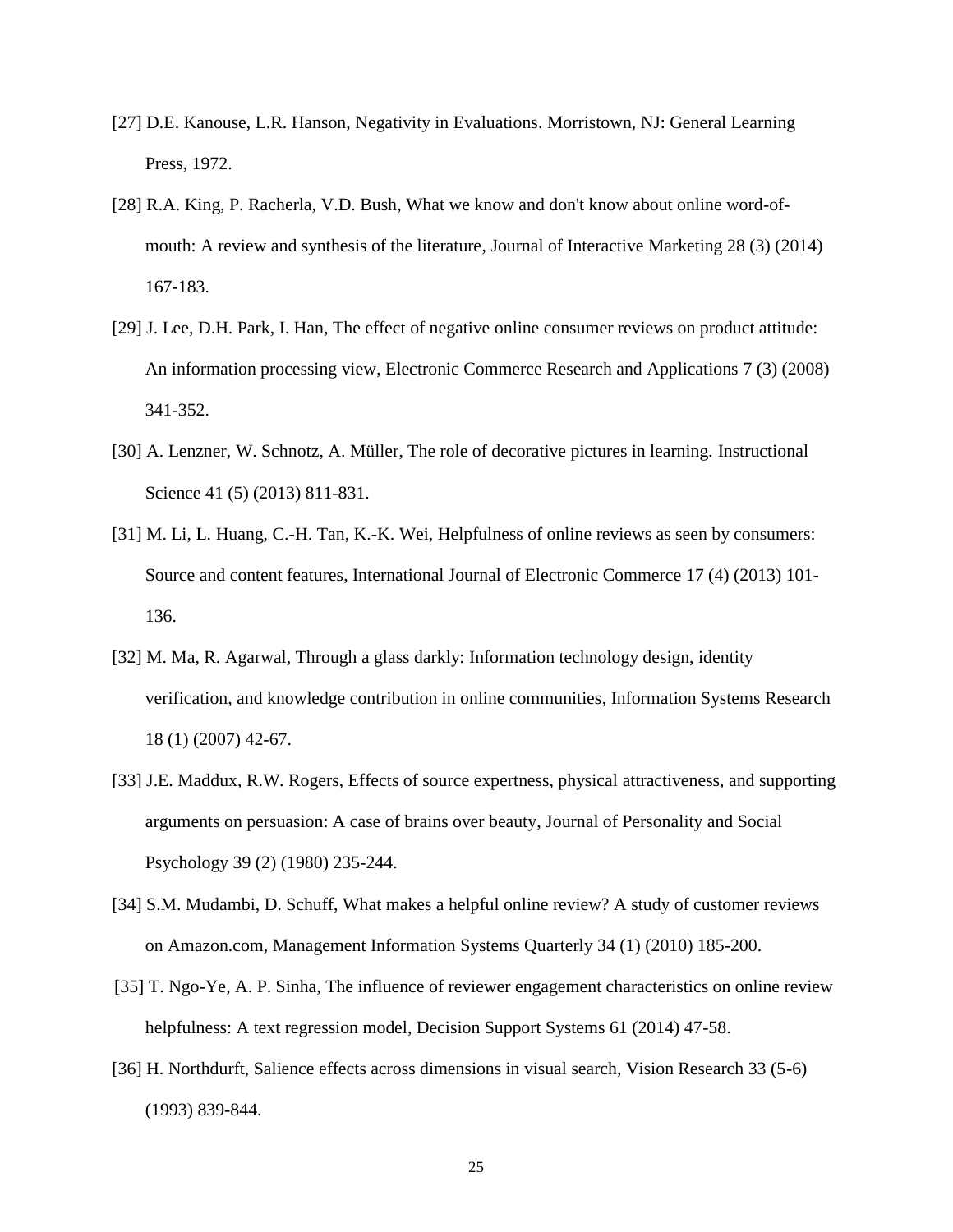- [37] Y. Pan, J.Q. Zhang, Born unequal: a study of the helpfulness of user-generated product reviews, Journal of Retailing 87 (4) (2011) 598-612.
- [38] C. Park, T.M. Lee, Information direction, website reputation and eWOM effect: A moderating role of product type, Journal of Business Research 62 (1) (2009) 61-67.
- [39] D.H. Park, J. Lee, I. Han, The effect of on-line consumer reviews on consumer purchasing intention: The moderating role of involvement, International Journal of Electronic Commerce 11 (4) (2007) 125-148.
- [40] N. Purnawirawan, P. De Pelsmacker, N. Dens, Balance and sequence in online reviews: How perceived usefulness affects attitudes and intentions, Journal of Interactive Marketing 26 (4) (2012) 244-255.
- [41] A. Qazi, K.B.S. Syed, R.G. Raj, E. Cambria, M. Tahir, D. Alghazzawi, A concept-level approach to the analysis of online review helpfulness, Computers in Human Behavior 58 (2016), 75-81.
- [42] L. Qiu, J. Pang, K.H. Lim, Effects of conflicting aggregated rating on eWOM review credibility and diagnosticity: The moderating role of review valence, Decision Support Systems 54 (1) (2012) 631-643.
- [43] P. Racherla, W. Friske, Perceived 'usefulness' of online consumer reviews: An exploratory investigation across three services categories, Electronic Commerce Research and Applications 11 (6) (2012) 548-559.
- [44] K. Rayner, C. M. Rotello, A.J. Stewart, J. Keir, S.A. Duffy, Integrating text and pictorial information: eye movements when looking at print advertisements, Journal of Experimental Psychology: Applied 7(3) (2001) 219-226.
- [45] Y. Ren, R. Kraut, S. Kiesler, Applying common identity and bond theory to design of online communities, Organization Studies 28 (3) (2007) 377-408.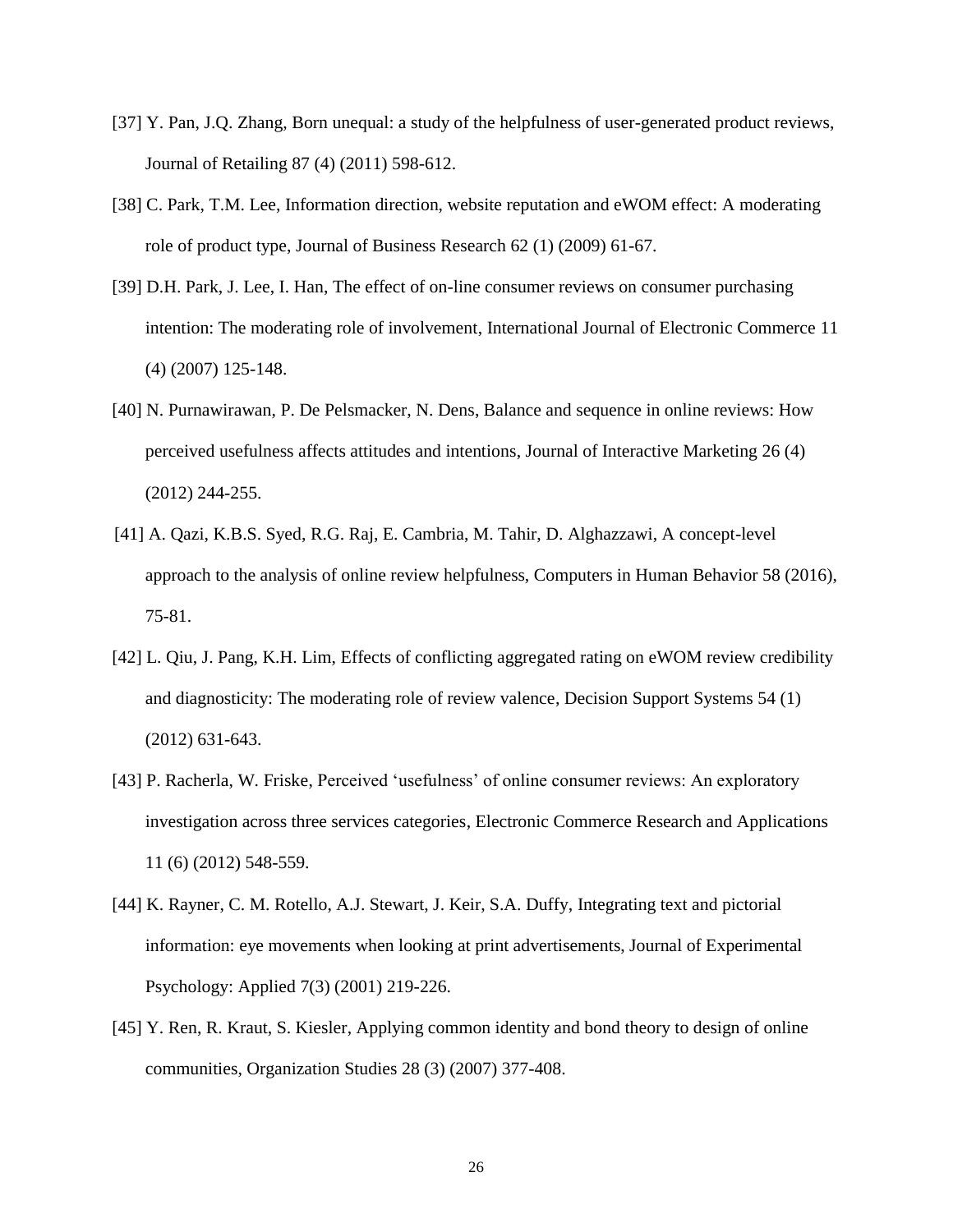- [46] J.R. Rossiter, L. Percy, Visual imaging ability as a mediator of advertising response, Advances in Consumer Research 5 (1) (1978) 621-629.
- [47] M. Salehan, D.J. Kim, Predicting the performance of online consumer review: A sentiment mining approach to big data analytics, Decision Support Systems 81 (2016) 30-40.
- [48] C.A. Sanchez, J. Wiley, An examination of the seductive details effect in terms of working memory capacity, Memory & Cognition 34 (2) (2006) 344-355.
- [49] N. Schwarz, Feelings as information: informational and motivational functions of affective states. Guilford Press, 1990.
- [50] L.M. Scott, Images in advertising: The need for a theory of visual rhetoric, Journal of Consumer Research 21 (2) (1994) 252-273.
- [51] S. Sontag, On Photography, Penguin Classics London England, 2002.
- [52] J. Steuer, Defining virtual reality: Dimensions determining telepresence, Journal of Communication 42 (4) (1992) 73-93.
- [53] S. Tahahashi, Aesthetic properties of pictuorial perception, Psychological Review 102 (4) 671- 683.
- [54] L.C. Tidwell, J.B. Walther, Computer mediated communication effects on disclosure, impressions, and interpersonal evaluations: Getting to know one another a bit at a time, Human Communication Research 28 (3) (2002) 317-348.
- [55] G. Underwood, Eye fixations on pictures of natural scenes: Getting the gist and identifying the components, Cognitive Processes in Eye Guidance (2005) 163-187.
- [56] G. Underwood, L. Jebbett, K. Roberts, Inspecting pictures for information to verify a sentence: Eye movements in general encoding and in focused search, Quarterly Journal of Experimental Psychology Section A 57 (1) (2004) 165-182.
- [57] A.H.C. Van der Heijden, Selective Attention in Vision. Rougledge, New York, 1992.
- [58] R. Vasa, L. Hoon, K. Mouzakis, A. Noguchi, A preliminary analysis of mobile app user reviews,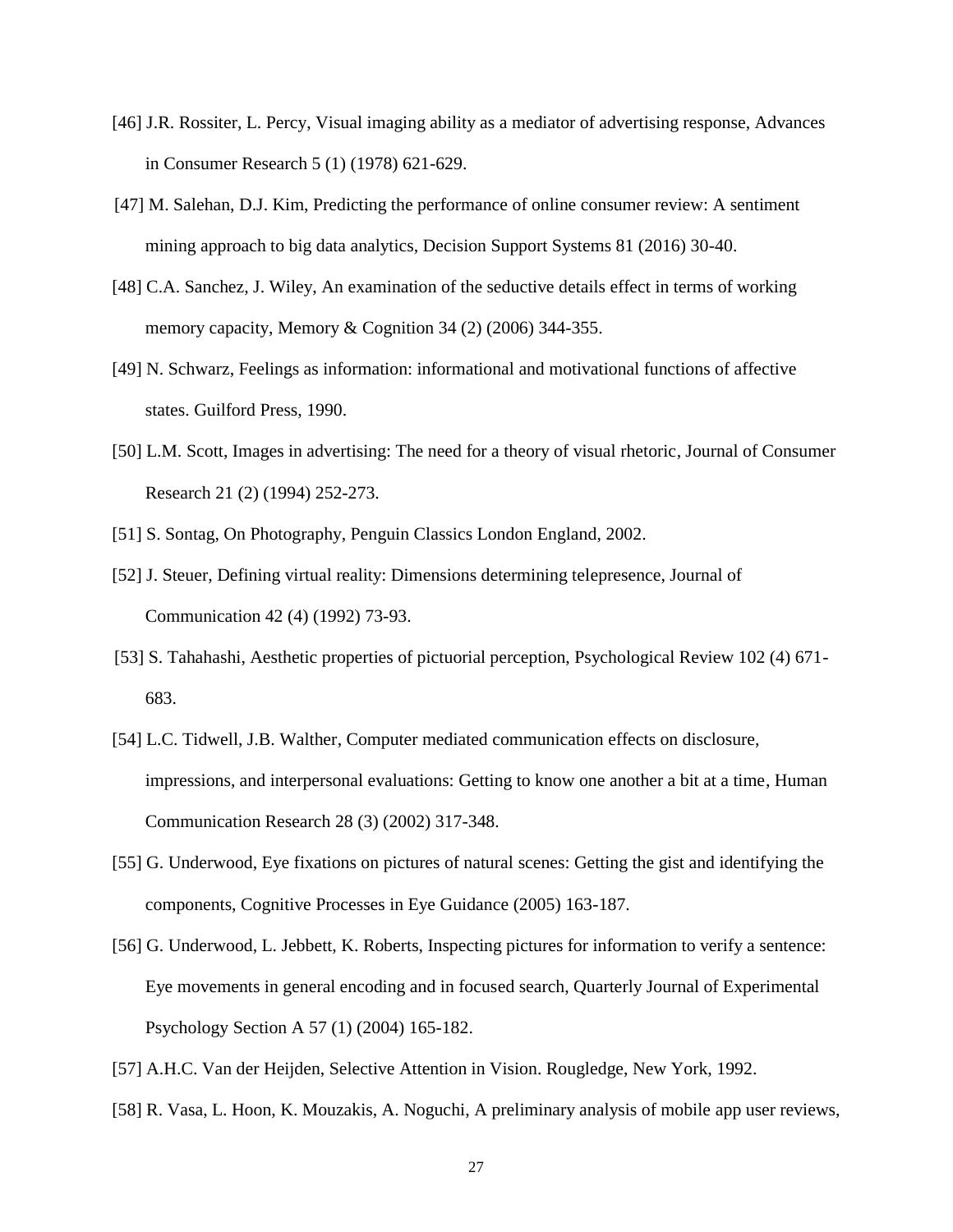The Proceedings of the 24th Australian Computer-Human Interaction Conference (2012).

- [59] J.B. Walther, Computer-mediated communication: Impersonal, interpersonal, and hyperpersonal interaction, Communication Research 23 (1) (1996) 3-44.
- [60] W. Wang, L. Qiu, D. Kim, Izk Benbasat, Effects of rational and social appeals of online recommendation agents on cognition- and affect-based trust, Decision Support Systems 86 (2016) 48-60.
- [61] Z. Wang, H. Li, Q. Ye, R. Law, Saliency effects of online reviews embedded in the description on sales: Moderating role of reputation, Decision Support Systems 87 (2016) 50-58.
- [62] D. Weathers, S. D. Swain, V. Grover, Can online product reviews be more helpful? Examining characteristics of information content by product type, Decision Support Systems 79 (2015) 12- 23.
- [63] D. Yin, S. Bond, H. Zhang, Anxious or angry? Effects of discrete emotions on the perceived helpfulness of online reviews, MIS Quarterly 38 (2) (2014) 539-560.
- [64] Y. Yoo, M. Alavi, Media and group cohesion: Relative influences on social presence, task participation, and group consensus, MIS Quarterly 25 (3) (2001) 371-390.
- [65] F. Zhu, X. Zhang, Impact of online consumer reviews on sales: The moderating role of product and consumer characteristics, Journal of Marketing 74 (2) (2010) 133-148.
- [66] L. Zhu, G. Yin, W. He, Is this opinion leader's review useful? Peripheral cues for online review helpfulness, Journal of Electronic Commerce Research 15 (4) (2014) 267-280.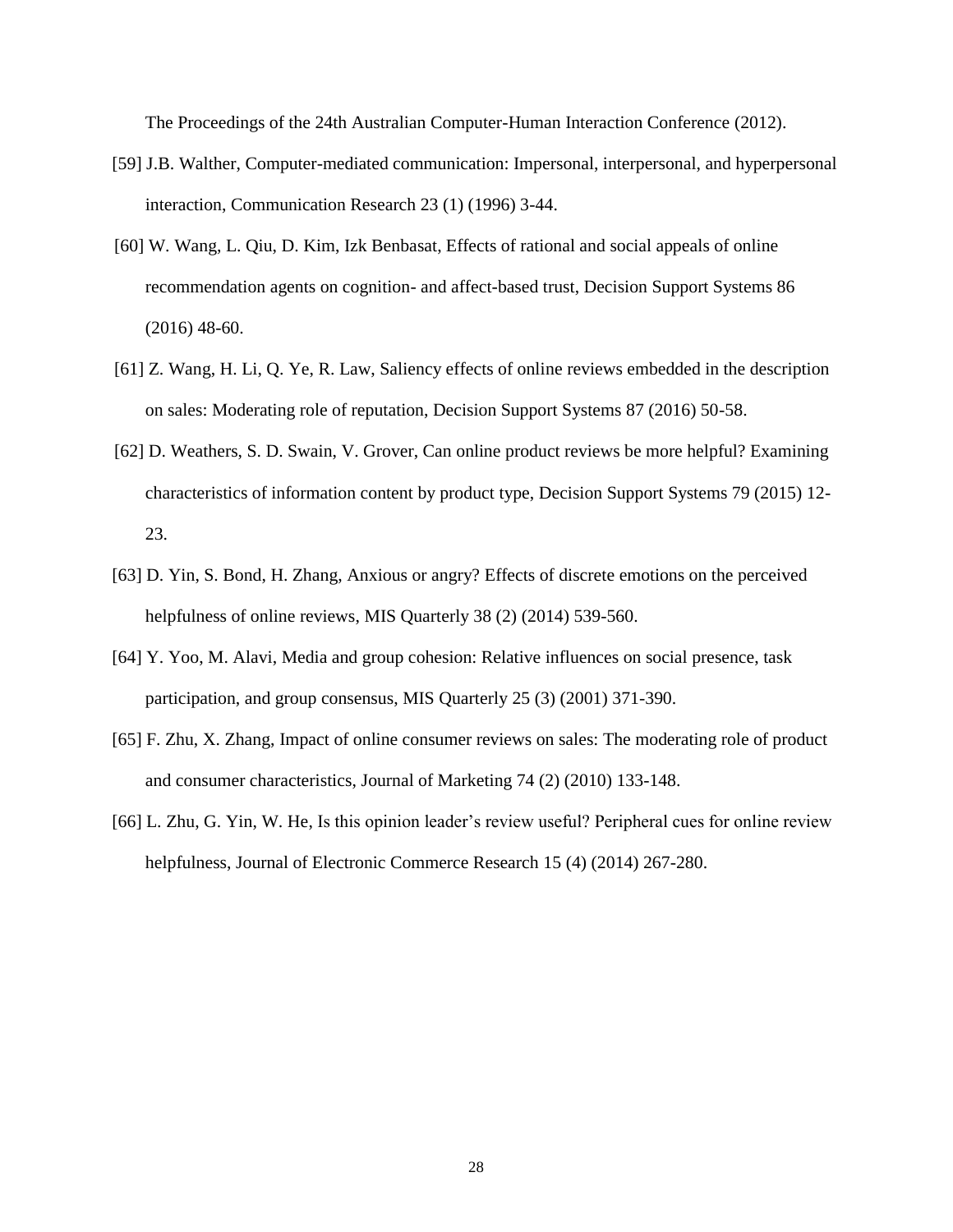



**Figure 2. Sample reviews from play.google.com**

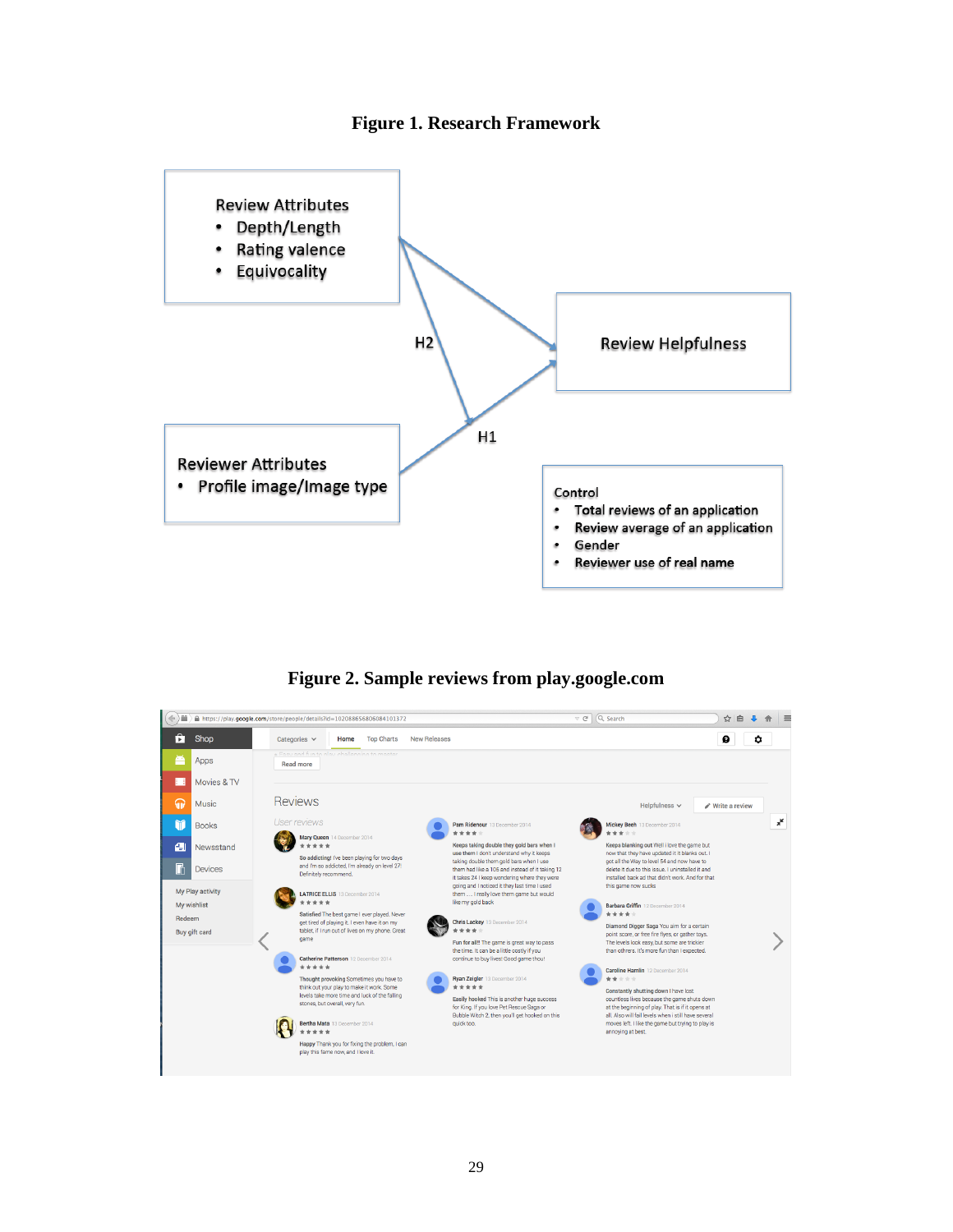|                                      |                                | <b>Measure for</b>                                               | <b>Contributing Factors Examined</b>                                       |                                                                                          |                                                                                                                                                                                                                                                                            |  |  |  |
|--------------------------------------|--------------------------------|------------------------------------------------------------------|----------------------------------------------------------------------------|------------------------------------------------------------------------------------------|----------------------------------------------------------------------------------------------------------------------------------------------------------------------------------------------------------------------------------------------------------------------------|--|--|--|
| <b>Data Source</b><br><b>Studies</b> |                                | <b>Review</b><br><b>Helpfulness</b>                              | <b>Review attributes</b>                                                   | Reviewer<br><i>attributes</i>                                                            | <b>Findings</b>                                                                                                                                                                                                                                                            |  |  |  |
| $[1]$                                | Amazon.com                     | Percentage of<br>helpful votes<br>in total votes<br>for a review | - Rating<br>inconsistency<br>- Review length<br>- Negative word            | - Reviewer ranking<br>- Reviewer real<br>name                                            | - Both peripheral cues, including review rating and<br>reviewer credibility, and central cues, such as review<br>content, influence review helpfulness.                                                                                                                    |  |  |  |
| $[3]$                                | Amazon.com                     | Percentage of<br>helpful votes<br>in total votes<br>for a review | - Review length                                                            | - Reviewer<br>experience<br>- Reviewer impact<br>- Reviewer<br>cumulative<br>helpfulness | - Review length, when shorter than average, has a<br>positive effect on review helpfulness.<br>- Reviewer cumulative helpfulness influences review<br>helpfulness.<br>- Reviewer experience and reviewer impact do not<br>have an effect on review helpfulness.            |  |  |  |
| $[16]$                               | Amazon.com                     | Percentage of<br>helpful votes<br>in total votes<br>for a review | - Review<br>equivocality                                                   | - Reviewer identity<br>disclosure                                                        | - Both review equivocality and reviewer identity<br>influence review helpfulness.<br>- Review equivocality and reviewer identity have<br>interaction effect on review helpfulness.                                                                                         |  |  |  |
| $[34]$                               | Amazon.com                     | Percentage of<br>helpful votes<br>in total votes<br>for a review | - Review extremity<br>- Review length                                      |                                                                                          | - Review extremity and depth positively influence<br>review helpfulness.<br>- Product types (search vs. experience goods)<br>moderate the effect of review extremity on review<br>helpfulness.                                                                             |  |  |  |
| $[35]$                               | Yelp.com and<br>Amazon.com     | Number of<br>'useful' votes                                      | - Review text<br>content                                                   | - Reviewer<br>engagement                                                                 | - Both review text content and reviewer engagement<br>characteristics predict review helpfulness.                                                                                                                                                                          |  |  |  |
| $[37]$                               | Amazon.com                     | Percentage of<br>helpful votes<br>in total votes<br>for a review | - Review length<br>- Rating valence                                        | - Reviewer<br>innovativeness as<br>revealed in review<br>content                         | - Review length and rating valence positively affect<br>review helpfulness.<br>- Product types (experiential vs. utilitarian products)<br>moderate the effect.<br>- A curvilinear relationship exists between expressed<br>reviewer innovativeness and review helpfulness. |  |  |  |
| $[41]$                               | TripAdvisor.c<br><sub>om</sub> | Number of<br>helpfulness<br>votes                                | - Review type<br>- Review length<br>- Average length of<br>review sentence | - Reviewer<br>helpfulness                                                                | - Review length and average review sentence length<br>affect review helpfulness.<br>- Relationship between length and review helpfulness<br>varies based on the review type.                                                                                               |  |  |  |

# **Table 1 Summary of Key Empirical Studies on Factors Contributing to Review Helpfulness**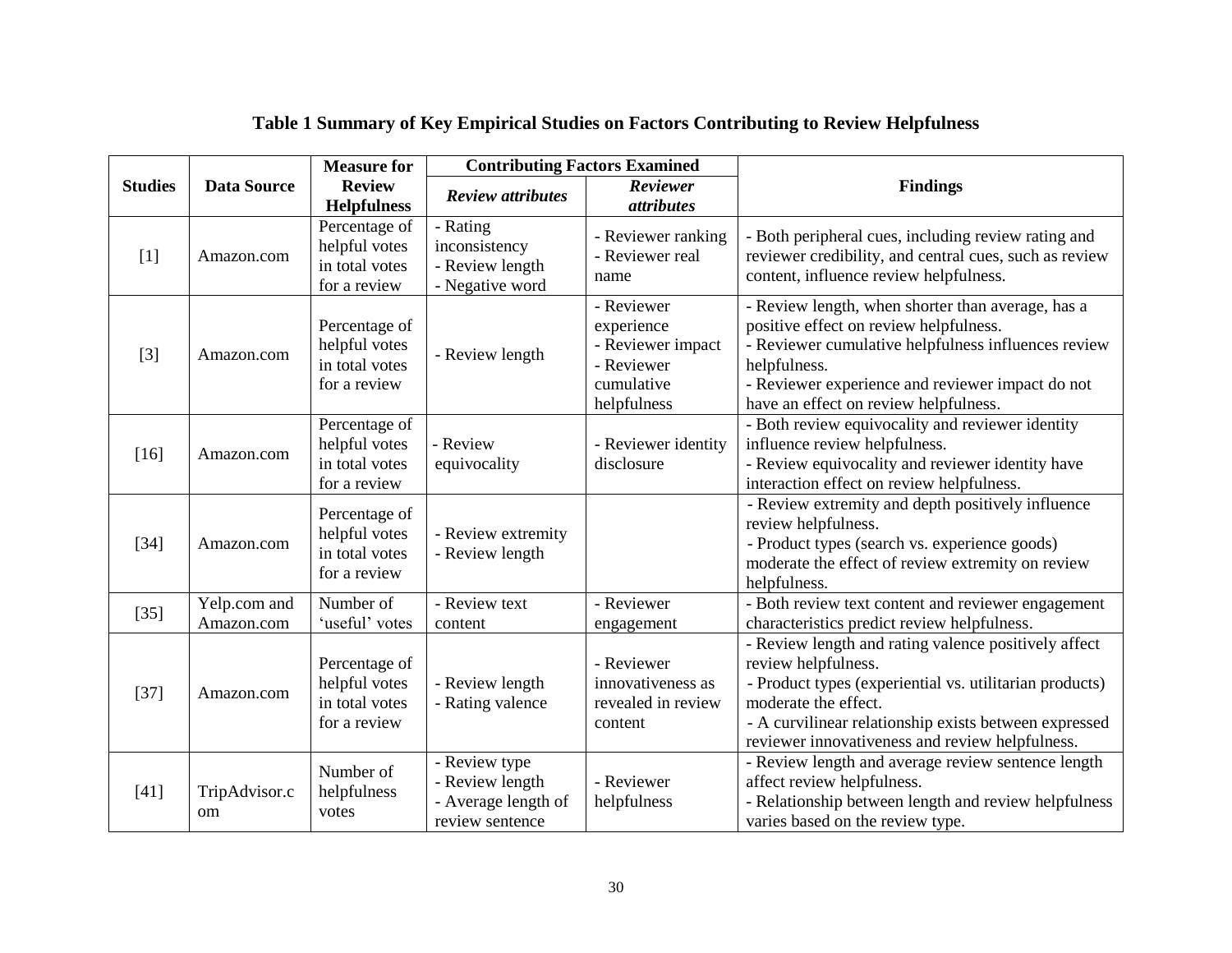| $[43]$           | Yelp.com            | Number of<br>'useful' votes                                      | - Review length<br>- Rating valence<br>- Review<br>equivocality                                                                                                       | - Reviewer identity<br>disclosure<br>- Reviewer<br>expertise<br>- Reviewer<br>reputation | - Mixed support to the effects of various review and<br>reviewer attributes to review usefulness.<br>- Mixed results on the differential effects of review<br>and reviewer attributes on review usefulness among<br>search, experience, and credence services categories.                                                                                                                     |
|------------------|---------------------|------------------------------------------------------------------|-----------------------------------------------------------------------------------------------------------------------------------------------------------------------|------------------------------------------------------------------------------------------|-----------------------------------------------------------------------------------------------------------------------------------------------------------------------------------------------------------------------------------------------------------------------------------------------------------------------------------------------------------------------------------------------|
| $[47]$           | Amazon.com          | Percentage of<br>helpful votes<br>in total votes<br>for a review | - Review length<br>- Review sentiment<br>- Review polarity                                                                                                            |                                                                                          | - Review length positively influences review<br>helpfulness.<br>- Review sentiment negatively influences review<br>helpfulness.<br>- Review polarity moderates the impact of sentiment<br>on review helpfulness.                                                                                                                                                                              |
| $[62]$           | Amazon.com          | Percentage of<br>helpful votes<br>in total votes<br>for a review | - Information<br>balance<br>- Claimed expertise<br>- Reference to other<br>brands or reviews<br>- Description of<br>usage situations<br>- Listing product<br>features |                                                                                          | - Review content affect helpfulness.                                                                                                                                                                                                                                                                                                                                                          |
| [66]             | Yelp.com            | Number of<br>'useful' votes                                      | - Review rating<br>extremity                                                                                                                                          | - Reviewer<br>expertise<br>- Reviewer online<br>attractiveness                           | - Reviewer expertise and reviewer online<br>attractiveness positively affect review helpfulness.<br>- Rating extremity moderates the influence of<br>reviewer expertise and reviewer online attractiveness.                                                                                                                                                                                   |
| This<br>research | Play.google.co<br>m | Helpfulness<br>vote ranking<br>(a reverse<br>measure)            | - Review length<br>- Rating valence<br>- Review<br>equivocality                                                                                                       | - Reviewer profile<br>image/type                                                         | - Review attributes, i.e. length, valence, and<br>equivocality, affect review helpfulness.<br>- Reviewer profile image enhances review<br>helpfulness.<br>- No differential effects among various reviewer<br>profile image types are found.<br>- The effect of reviewer profile image on review<br>helpfulness is moderated by review length, but not by<br>review valence and equivocality. |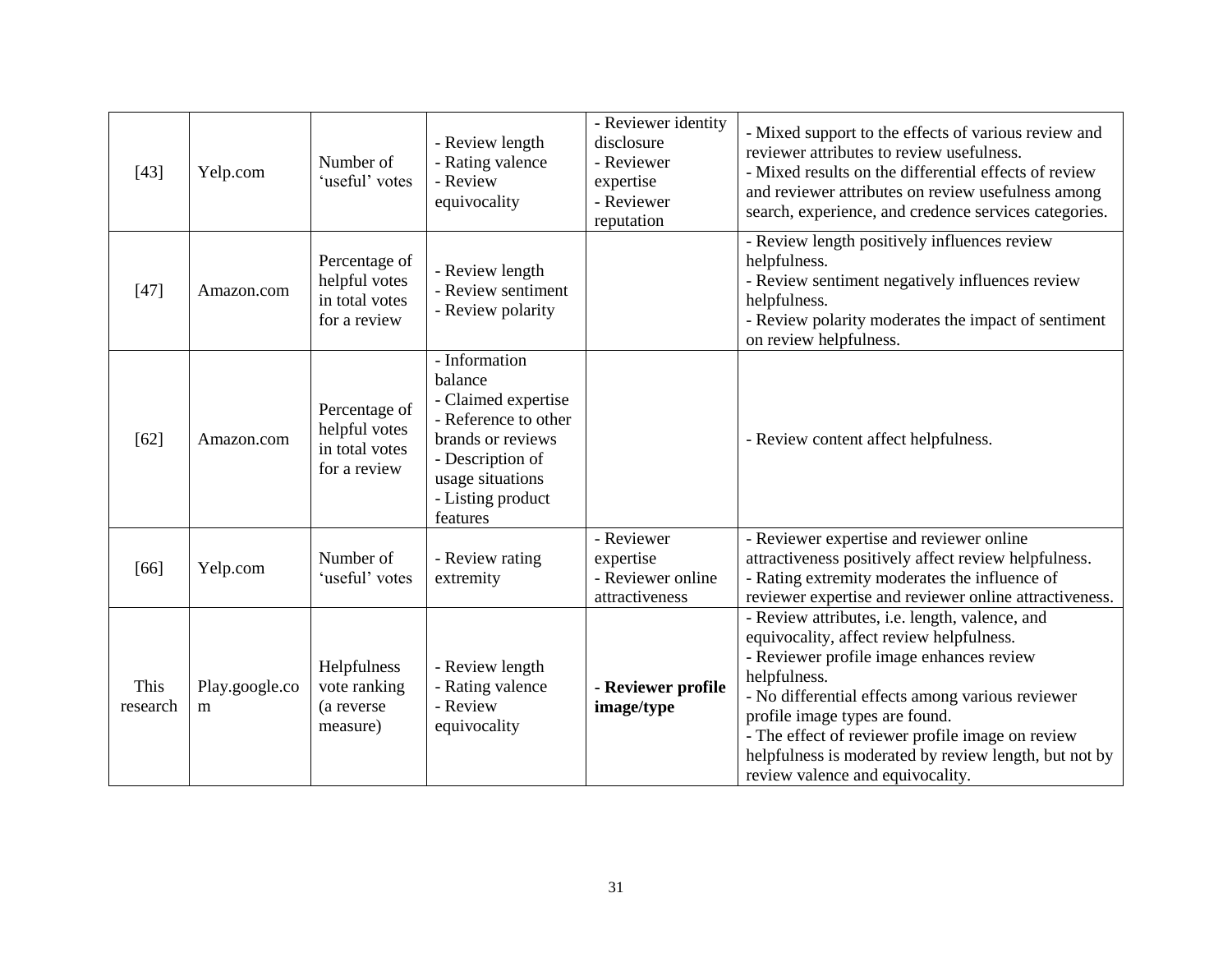| Games                               | Total installs          | Price  | Average<br>rating | Total<br>reviews | Number of<br>reviews<br>collected* |
|-------------------------------------|-------------------------|--------|-------------------|------------------|------------------------------------|
| Candy Crush<br>Sage                 | $100$ mil $-$<br>500mil | free   | 4.3               | 10,536,000       | $500**$                            |
| Crazy Craft 3<br>for Minecraft      | $10,000 -$<br>50,000    | \$2.35 | 2.2               | 597              | 92***                              |
| Diamond<br>Digger                   | $10$ mil $-50$ mil      | free   | 4.2               | 659,000          | 300                                |
| FIFA 15<br><b>Ultimate Team</b>     | $10$ mil $-50$ mil      | free   | 4.3               | 2,074,000        | 300                                |
| Invisible Skins<br>for Slitherio    | $10,000 -$<br>50,000    | free   | 2.1               | 1,615            | 300                                |
| Minecraft                           | $5$ mil $-10$ mil       | \$6.99 | 4.5               | 743,000          | 300                                |
| <b>NBA 2K16</b>                     | $10,000-$<br>50,000     | \$9.99 | 3.4               | 7,672            | 300                                |
| <b>PAW Patrol:</b><br>Rescue Run HD | $10,000 -$<br>50,000    | \$7.82 | 3.5               | 359              | $27***$                            |
| <b>Teeny Titans</b>                 | $10,000 -$<br>50,000    | \$4.99 | 4.5               | 2,810            | 59***                              |

**Table 2 Games in the sample**

\* We started from the most helpful review of each game and collected every 5<sup>th</sup> review based on their helpfulness ranking, until three hundred (300) reviews were collected. \*\* 500 reviews were collected because Candy Crush Sage was by far the most popular game and had a much higher number of installations and reviews compared to others.

\*\*\* Less than 300 reviews are collected due to low number of reviews available. Note that reviews with only rating but no content are counted in the total number of reviews, but not shown in the review list of a game, thus unavailable for data collection. For example, while the total review count for Crazy Craft 3 for Minecraft is 597, due to blank-content reviews, actual reviews available are about 460, from which we collected 92.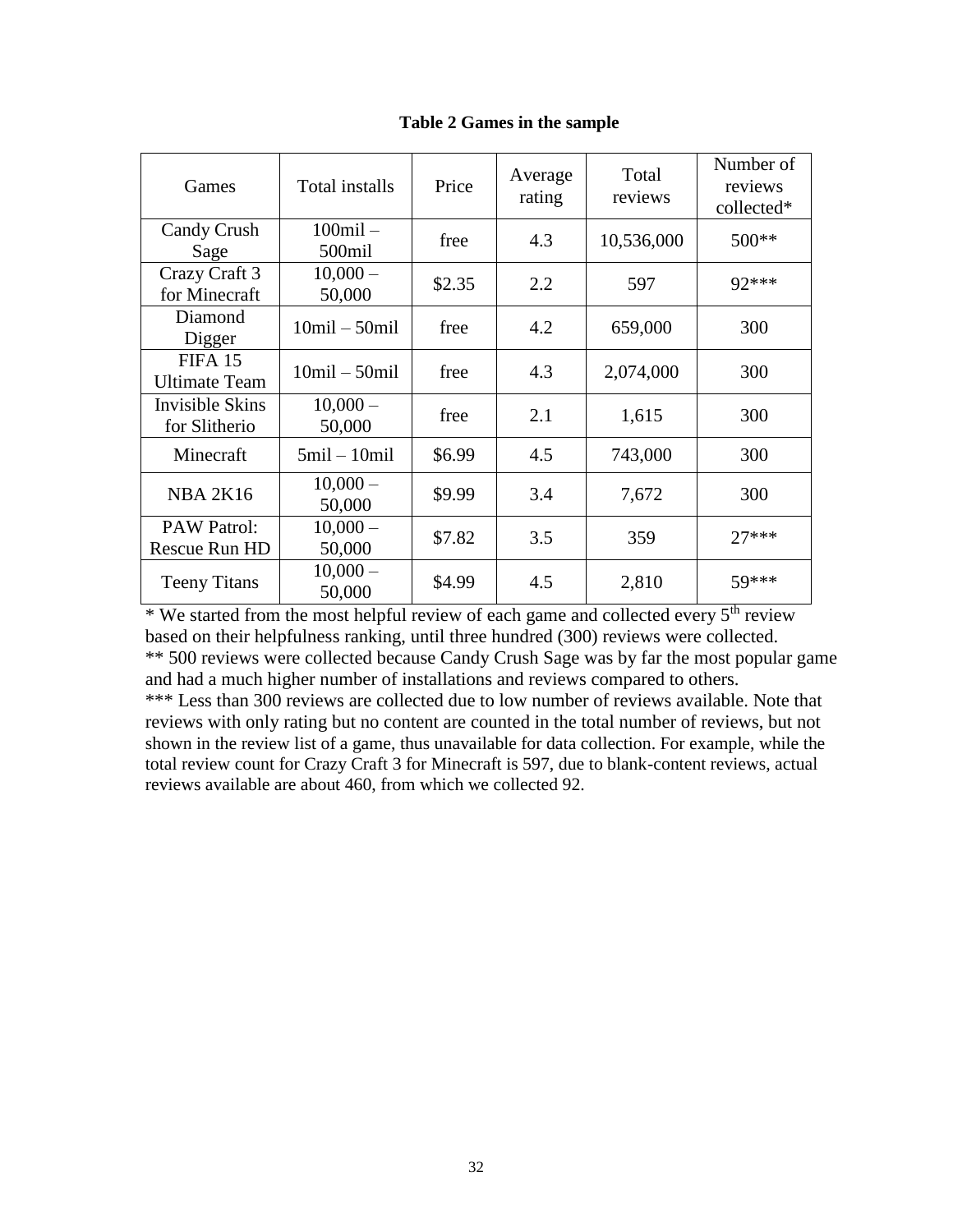|                                          | Mean<br>S.D.             | $Help_{ip}$  |              |              |              | $Image_{ip}$ Length <sub>ip</sub> Rating <sub>ip</sub> Equivocality <sub>ip</sub> Average <sub>p</sub> Review <sub>p</sub> Gender <sub>ip</sub> Name <sub>ip</sub> |              |              |              |              |
|------------------------------------------|--------------------------|--------------|--------------|--------------|--------------|--------------------------------------------------------------------------------------------------------------------------------------------------------------------|--------------|--------------|--------------|--------------|
| $Help_{ip}$                              | 164.48<br>(115.23)       | $\mathbf{1}$ |              |              |              |                                                                                                                                                                    |              |              |              |              |
| $Image_{ip}$                             | .35<br>(.48)             | $-16***$     | $\mathbf{1}$ |              |              |                                                                                                                                                                    |              |              |              |              |
| $Length_{ip}$                            | 25.74<br>(22.94)         | $-.27***$    | $.09***$     | $\mathbf{1}$ |              |                                                                                                                                                                    |              |              |              |              |
| $Rating_{ip}$                            | 2.84<br>(1.69)           | $.08***$     | $.06***$     | $-.09***$    | $\mathbf{1}$ |                                                                                                                                                                    |              |              |              |              |
| $Equivocality_{ip}$                      | .12<br>(.32)             | .03          | .03          | $.05**$      | $.04*$       | $\mathbf{1}$                                                                                                                                                       |              |              |              |              |
| $Average_p$                              | 3.81<br>(.85)            | $.17***$     | $.08***$     | $.39***$     | $.28***$     | $.12***$                                                                                                                                                           | $\mathbf{1}$ |              |              |              |
| $Review_p$                               | 2,736,575<br>(4,080,248) | $.42***$     | $-.05**$     | .22          | $-.06***$    | $-.02$                                                                                                                                                             | .39***       | $\mathbf{1}$ |              |              |
| $\mathit{Gender}_{ip}$                   | .36<br>(.48)             | $.06***$     | .01          | .10          | $-.03$       | $-.04*$                                                                                                                                                            | .09***       | $.27***$     | $\mathbf{1}$ |              |
| $Name_{ip}$                              | .84<br>(.16)             | $.05**$      | $-.07***$    | $.05**$      | $.07***$     | $-.04*$                                                                                                                                                            | $.12***$     | $.07***$     | $.06***$     | $\mathbf{1}$ |
| * p $<$ .10; ** p $<$ .05; *** p $<$ .01 |                          |              |              |              |              |                                                                                                                                                                    |              |              |              |              |

**Table 3 Descriptive statistics and correlations of variables**